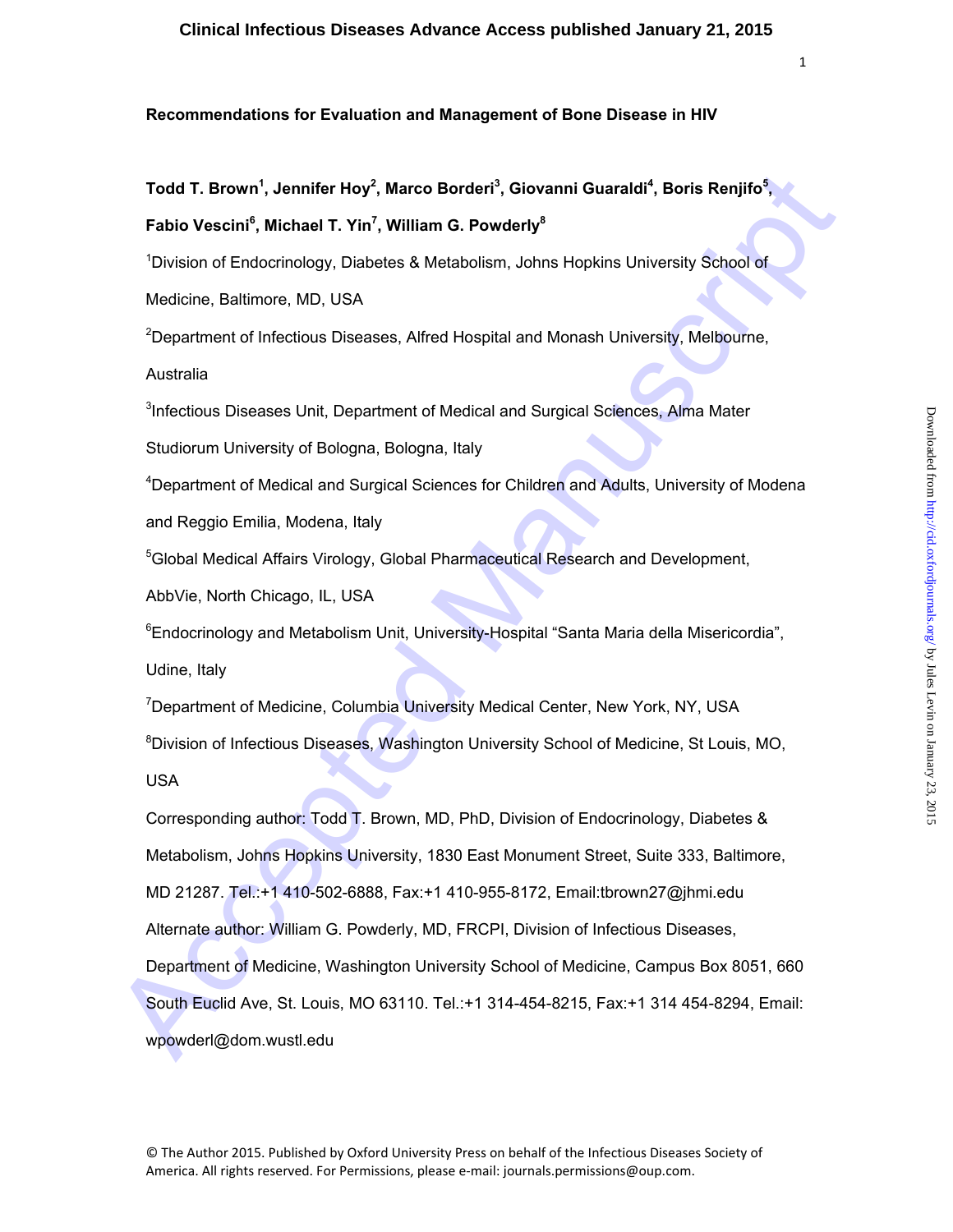#### **Summary**

We provide guidance and recommendations on clinically relevant questions regarding the screening, monitoring and management of bone disease in HIV-infected patients using the best available data from a comprehensive literature search.

## **Abstract**

We provide guidance and recommendations on clinically relevant questions regarding the<br>screening, monitoring and management of bone disease in HIV-infected patients using the<br>best available data from a comprehensive litera Thirty-four HIV specialists from 16 countries contributed to this project, whose primary aim was to provide guidance on the screening, diagnosis, and monitoring of bone disease in HIV-infected patients. Four clinically important questions in bone disease management were identified, and recommendations, based on literature review and expert opinion, were agreed. Risk of fragility fracture should be assessed primarily using FRAX<sup>®</sup> (without DXA) in all HIV-infected men aged 40–49 years and HIV-infected premenopausal women ≥40 years. DXA should be performed in: men ≥50 years; postmenopausal women; those with a history of fragility fracture; those receiving chronic glucocorticoid treatment; and those at high risk of falls. In resource-limited settings, FRAX<sup>®</sup> without bone mineral density can be substituted for DXA. Guidelines for ART should be followed; adjustment should avoid tenofovir disoproxil fumarate or boosted protease inhibitors in at-risk patients. Dietary and lifestyle management strategies for high-risk patients should be employed and anti-osteoporosis treatment initiated.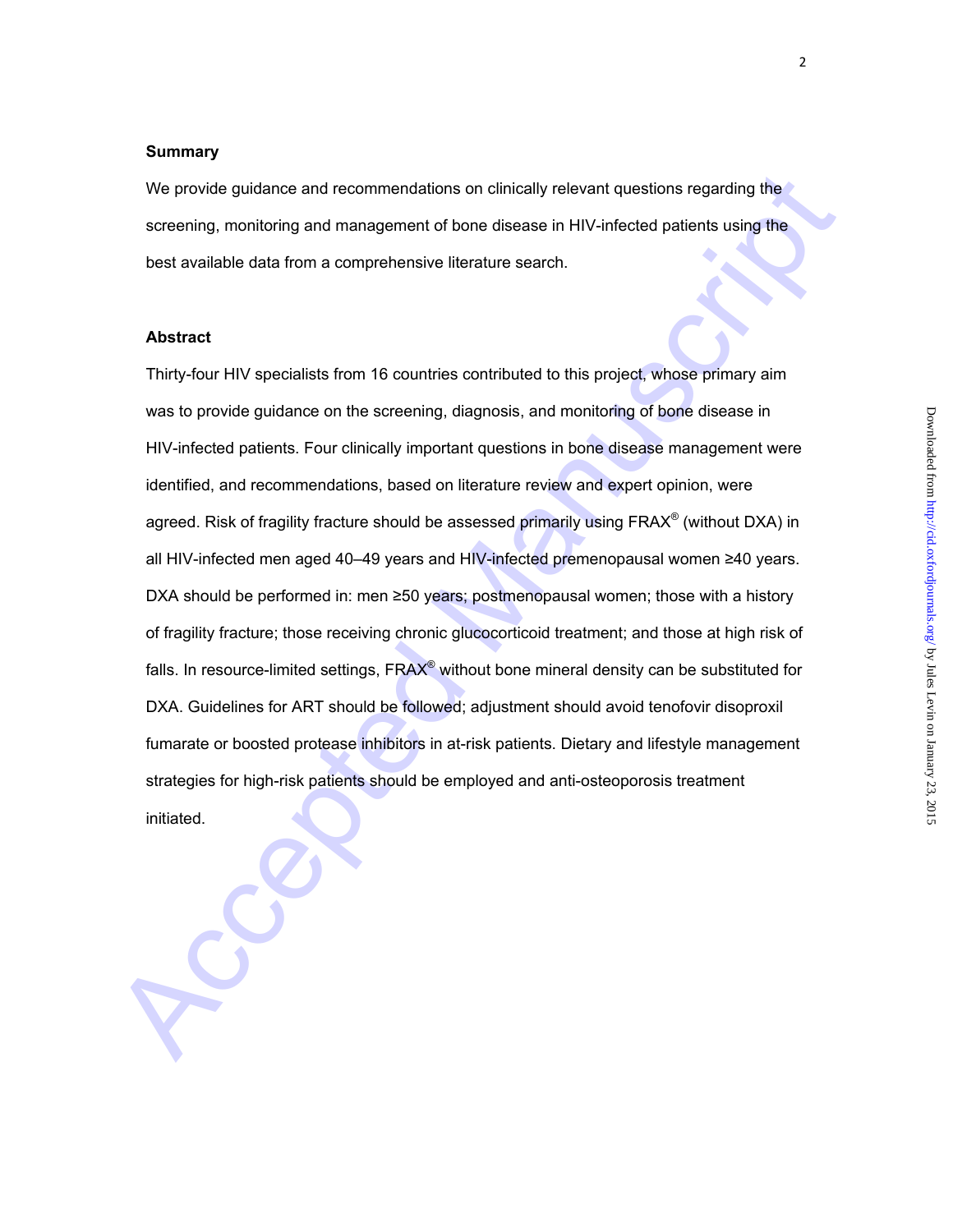## **Introduction**

Palents with HIV infection have a higher risk of low bone mineral density (BMD) and fragility<br>fracture than the general population [1, 15-68].It is undear whether HIV infection liself<br>contributes to low BMD; however, indiv Patients with HIV infection have a higher risk of low bone mineral density (BMD) and fragility fracture than the general population [1, 1s–6s]. It is unclear whether HIV infection itself contributes to low BMD; however, individuals with HIV have a high prevalence of risk factors for low BMD, such as poor nutrition, low body weight, high rates of tobacco and alcohol use, and low vitamin D levels [1, 7s, 8s]. In addition, initiation of antiretroviral therapy (ART) is associated with a 2–6% reduction in BMD during the first 2 years of treatment which varies with the specific ART medications used [1, 9s]. Osteoporosis in these patients may be associated with significant long-term morbidity, which is likely to increase as the HIV-infected population ages [10s, 11s].

The Osteo Renal Exchange program (OREP) was established to provide guidance and recommendations on the screening, diagnosis, monitoring and management of bone disease in patients with HIV. A complementary paper on the management of renal disease will be published elsewhere.

## **Methods**

The OREP was conducted in several stages, described in detail in Appendix One, Supplemental Materials. In brief, four questions regarding screening and management of bone disease of key clinical importance to healthcare providers managing individuals with HIV infection were identified (Table 1). Following a comprehensive literature search, practical answers were drafted and agreement was reached through an established consensus process [12s, 13s]. Finally, a level of evidence and grade of recommendation (GOR) was assigned to each statement, in accordance with the Oxford Centre for Evidence-Based Medicine (CEBM) 2009 criteria [14s].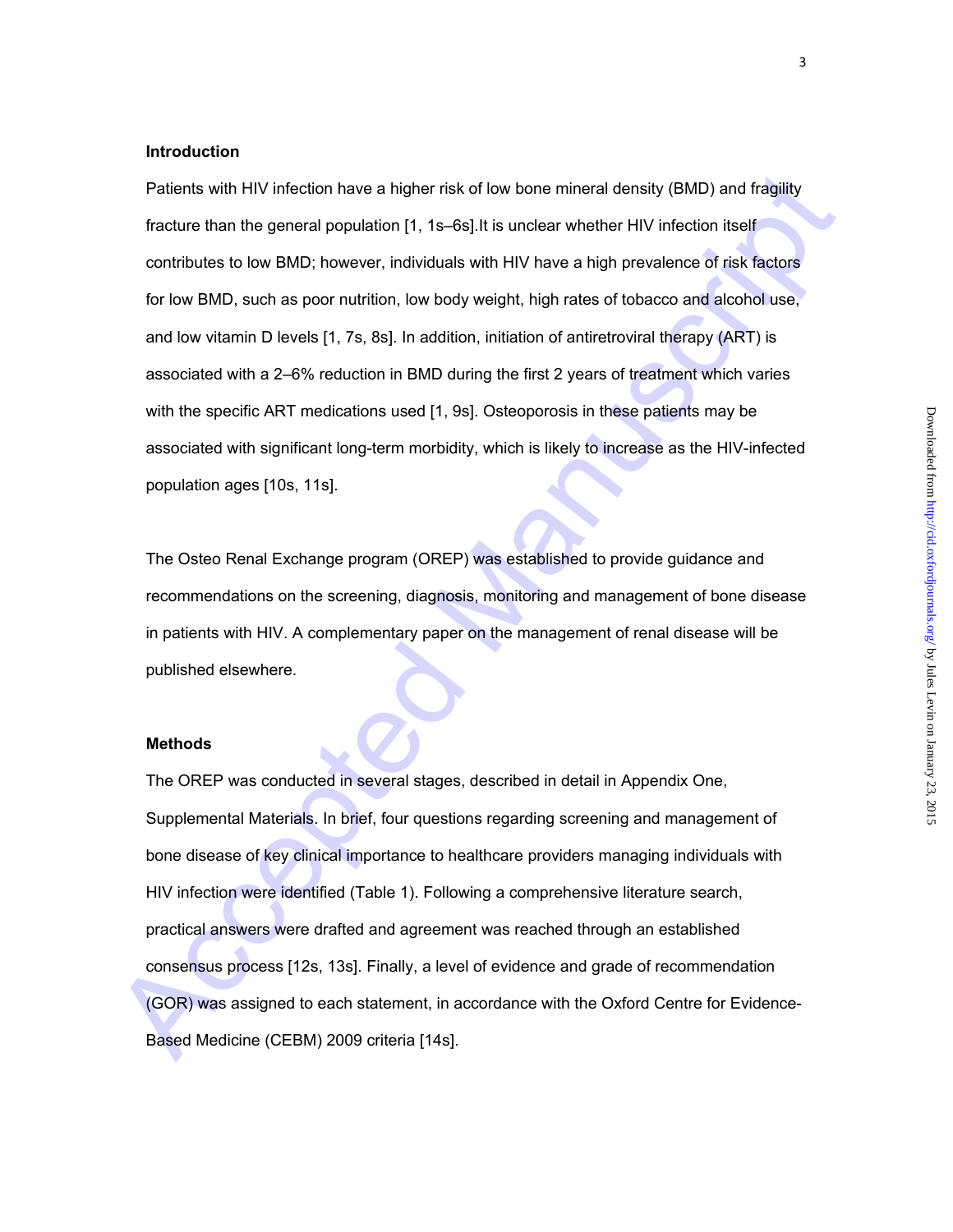*Role of Sponsor:* Support for this project was provided by AbbVie and one of the authors

4

(BR) is an AbbVie employee (as detailed in **Funding** and **Acknowledgements** sections below).The authors of the manuscript retained full control over its contents.

#### **Results**

## *Screening and monitoring individuals with HIV infection at risk for fragility fracture*

It is appropriate to assess the risk of fragility fracture and low BMD in all HIV-infected adults. Patients with major risk factors for fragility fracture, including (1) a previous history of fragility fracture, (2) receipt of glucocorticoid treatment for >3 months (≥5 mg of prednisone daily or equivalent), or (3) at high risk for falls, should be evaluated with dual energy X-ray absorptiometry (DXA; see below) (CEBM 2a, GOR B)[2, 3]. In those without major fracture risk factors, an age-specific evaluation is appropriate (Figure 1).

## *Fracture Risk Assessment by FRAX®*

below). The authors of the manuscript retained full control over its contents.<br> **Results**<br> **Screening and monitoring individuals with HIV infection at risk for fragility fracture**<br>
It is appropriate to assess the risk of f Patients without a major risk factor for fragility fracture, men who are aged 40–49 years and premenopausal women aged ≥40 years should have their 10-year risk of fracture assessed using the FRAX<sup>®</sup> score without BMD (Table 2 [4, 5])(Figure 1), with risk assessment performed every 2–3 years or when a new clinical risk factor develops (CEBM 5) [2, 3]. FRAX<sup>®</sup> gives a calculation of the 10-year probability of a major fracture (spine, forearm, proximal humerus or hip) or hip fracture alone and can be used with or without BMD assessment(www.shef.ac.uk/FRAX/)(CEBM 2b, GOR B) [6, 7].Risk factors used in the FRAX® score are listed in Table 3[6, 15s–26s]. As HIV infection and its treatment are associated with an increased risk for low BMD and fragility fracture [1s–6s], some experts recommend the 'secondary cause' of osteoporosis box should be checked when the  $FRAX^{\circledast}$ calculator tool is used (CEBM 5) [1]. When calculating the FRAX® score, country-specific algorithms should be used; however, if these are not available, another country with similar population characteristics should be chosen as a surrogate (CEBM 1a, GOR A) [15s,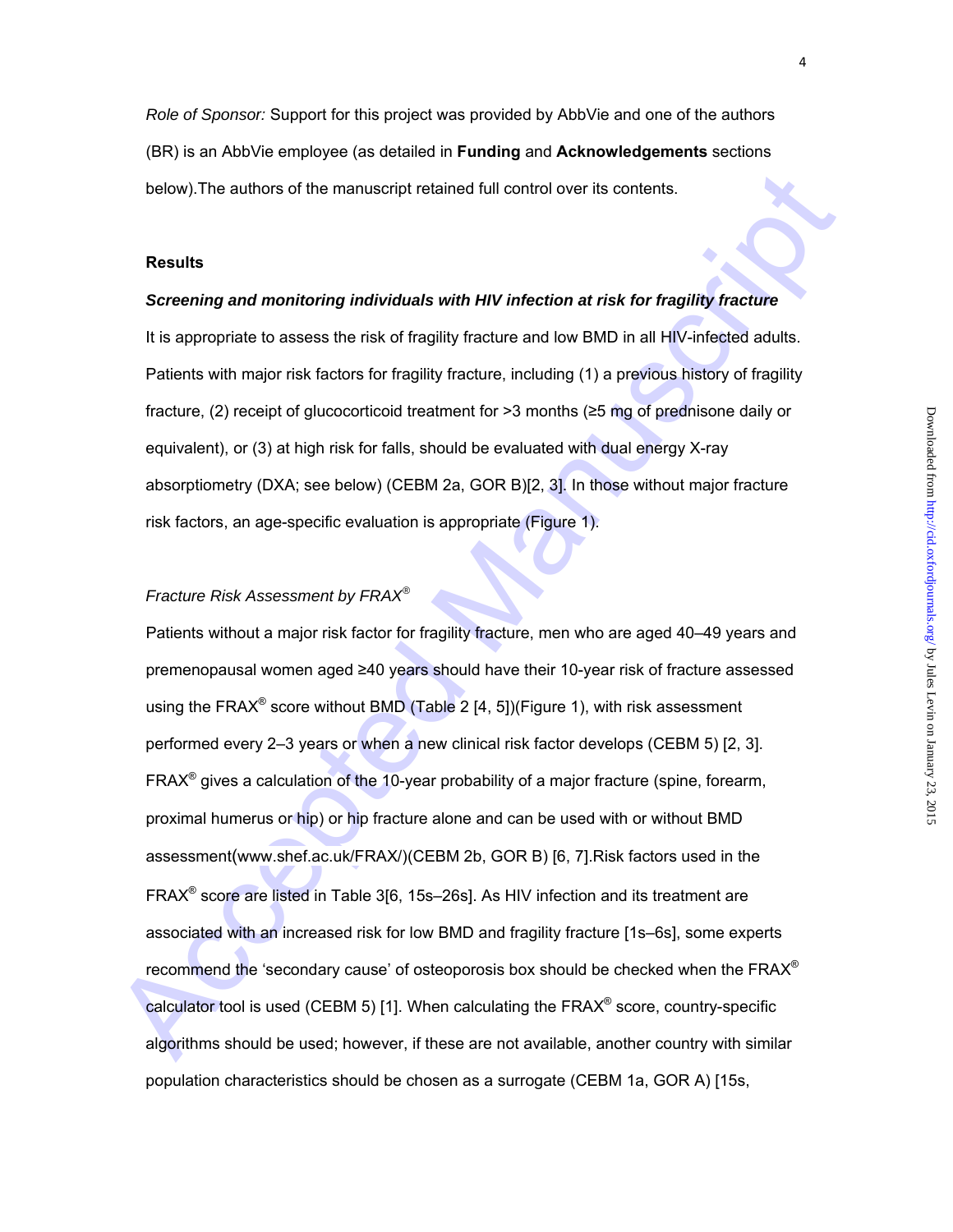16s].FRAX® can also be used to identify HIV-infected patients who should be assessed with DXA scanning for low BMD (CEBM 1a, GOR A)[6, 7].

#### *Dual-Energy X-Ray Absorptiometry (DXA) Screening*

It is reasonable to assess BMD by DXA scans in: (1) men aged 40-49 years or premenopausal women aged ≥40 years, who have an intermediate- or high-risk stratification by FRAX® (>10% 10-year risk of major osteoporotic fracture), (2) all postmenopausal women, (3) all men ≥50 years of age, and (4) adults with major fragility fracture risk factors regardless of age (CEBM 1a, GOR A) [2]. In countries in which DXA scans are not easily obtained, a DXA scan is not required to make treatment decisions for patients with a high risk of fracture (e.g., FRAX<sup>®</sup> score ≥20% for a 10-year risk of all osteoporotic fracture). Routine DXA screening of all HIV-infected patients on ART is not recommended.

Dual-Energy X-Ray Absorptiometry (DXA) Screening<br>
It is reasonable to assess BMD by DXA scans in: (1) men aged 40–49 years or<br>
premenopotatal women aged ≥40 years, who have an intermediate- or high-risk stratification<br>
by When interpreting DXA scan results, T-scores should be used for postmenopausal women and men ≥50 years of age, and Z-scores used for those <50 years of age (CEBM 1a, GOR A) [8, 9].The T-score thresholds for diagnosis of osteopenia and osteoporosis are shown in Table 4 [4, 8]; note Z-scores are not used to diagnose osteoporosis. The optimal interval between DXA scan screening (or FRAX<sup>®</sup> assessment) is unknown. Repeat DXA scanning should be considered after 1–2 years for those with baseline advanced osteopenia (T-score, −2.00 to −2.49) and after 5 years for mild-to-moderate osteopenia (T-score, −1.01 to −1.99) (CEBM 2b, GOR B) [10, 11]. The optimal interval for rescreening is also unclear for patients with normal BMD (T-score  $\geq -1$ ) by DXA screening, although data from the general population suggest an interval of up to 15 years [10]. Rescreening should be considered earlier in those who have a new fragility fracture or develop a new major osteoporosis risk factor (CEBM 5).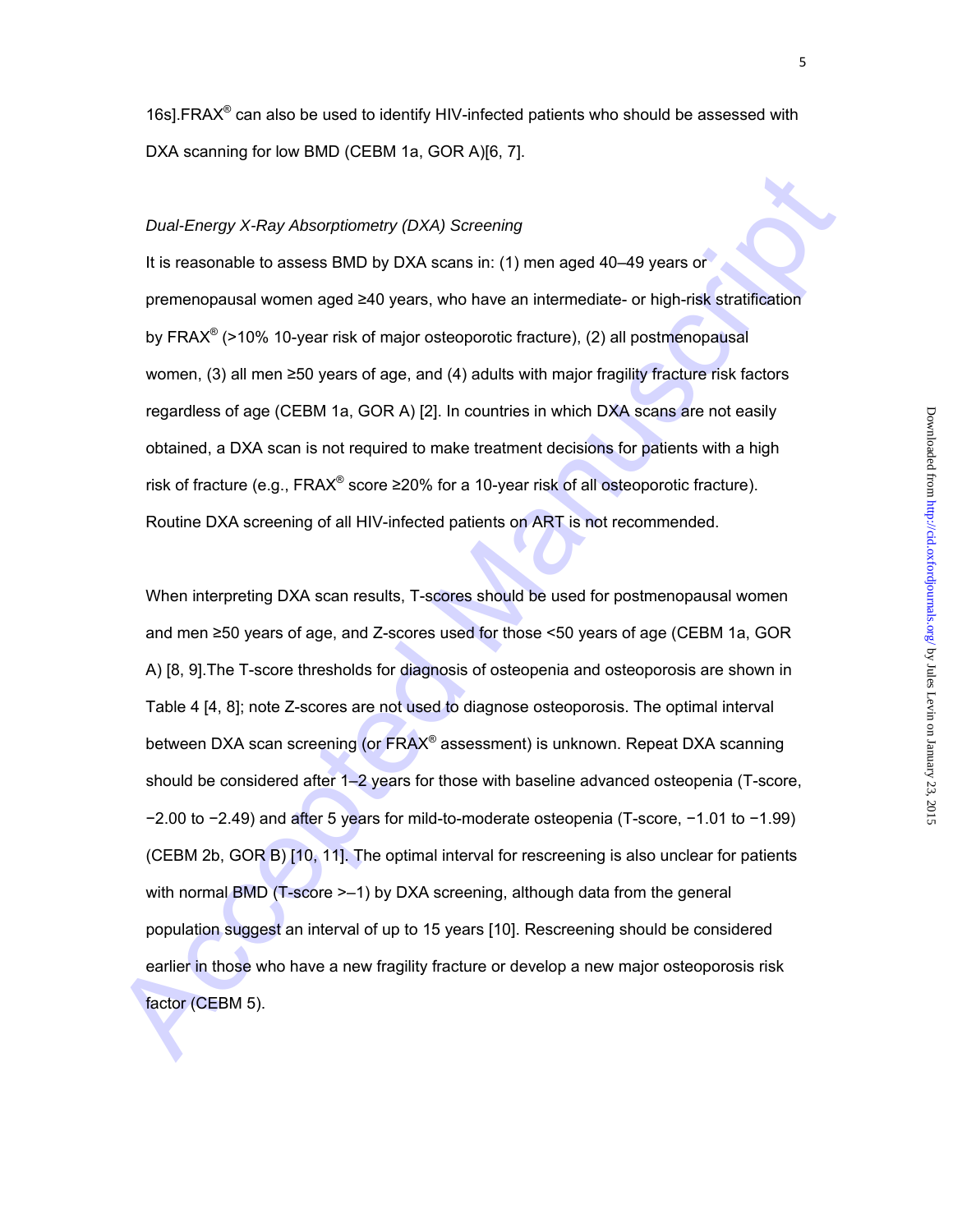#### *Vertebral Fracture Screening and Assessment*

approximately 25%) (27s, 28s) and are a strong risk factor for future fractures. Therefore,<br>helght should be measured every 1–2 years in adults ≥50 years of age (CEDM 5) [4].<br>Assessment for subclinical vertebral fractures Subclinical vertebral fractures are common in HIV-infected individuals (prevalence approximately 25%) [27s, 28s] and are a strong risk factor for future fractures. Therefore, height should be measured every 1–2 years in adults ≥50 years of age (CEBM 5) [4]. Assessment for subclinical vertebral fractures using lateral X-rays of the lumbar and thoracic spine or DXA-based Vertebral Fracture Assessment is indicated for: women ≥70 years of age and all men ≥80 years of age if BMD T-score is < –1.0 at the spine, total hip or femoral neck; women 65–69 years of age, and men 75–79 years of age, if BMD T-score is –1.5 or below; and postmenopausal women 50–64 years of age and men 50–69 years of age with specific risk factors such as fragility fracture, historical height loss of ≥4 cm (≥1.5 inches), prospective height loss of ≥2 cm (≥0.8 inches), or recent or ongoing long-term glucocorticoid treatment (CEBM 5) [2, 4, 12–14, 5s, 27s].

## *Laboratory and biomarker assessments*

Laboratory tests are not indicated to determine fracture risk or low BMD. Investigations for specific and reversible secondary causes of osteoporosis or low BMD should be performed (Table 5) [15]. Markers of bone turnover or inflammation should not be routinely measured in clinical practice for the assessment of bone disease or fracture risk, or at the time of initiation of ART (CEBM 2a, GOR D) [4, 16, 17].

## *Managing ART in ART-Naive and -Experienced Patients*

As the benefits of ART far outweigh the potential negative long-term effects on bone mass and metabolism, and fracture risk, local or national guidelines for initiation and choice of ART regimen should be followed.

A discussion about alternative ART regimens should occur in treatment-naïve or experienced individuals with low BMD or osteoporosis (Figure 2). This will primarily involve the avoidance of tenofovir disoproxil fumarate (TDF) or boosted protease inhibitors (PI), as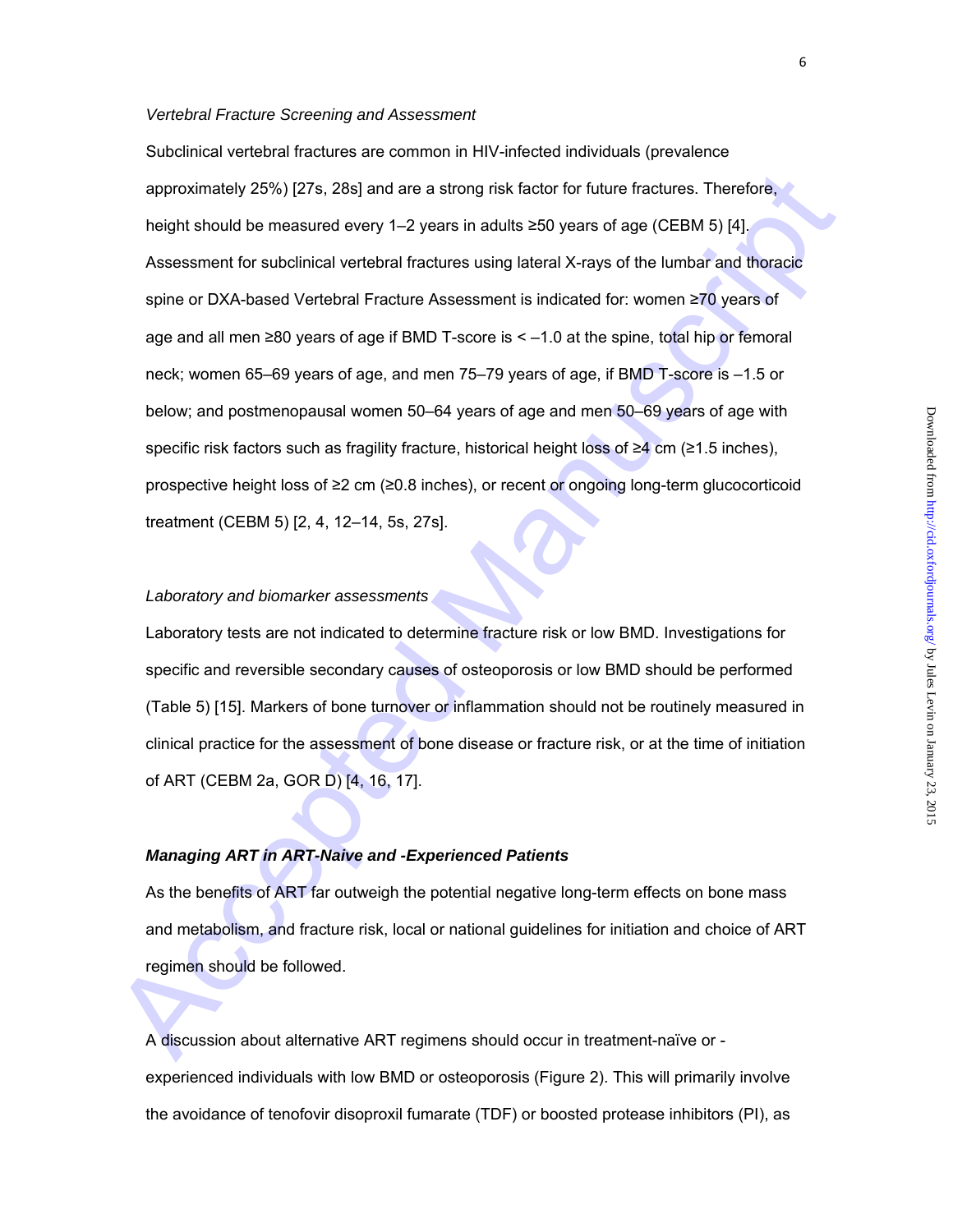these regimens have been associated with a greater decrease in BMD compared with other nucleoside reverse transcriptase inhibitors and raltegravir (Figure 2) (CEBM 5) [1, 29s–32s]. Novel antiretroviral strategies such as a ritonavir-boosted PI plus raltegravir have been associated with significantly smaller changes in BMD than a ritonavir-boosted PI plus TDF/emtricitabine regimen [29s, 32s, 33s], but these strategies are not recommended for initial therapy except in patients in whom both TDF and abacavir are contraindicated [34s]. Dolutegravir plus abacavir/lamivudine is a recommended regimen; however, there are no published data on the effects of dolutegravir on BMD.

#### *Patients with Osteomalacia*

Novel antiretrowial strategies such as a ritonavi-boosted PI plus rattegravir have been<br>associated with significantly smaller changes in BMD than a ritonavir-boosted PI plus<br>TDF/emtricitable regimen [29s, 32s, 33s], but th Osteomalacia is defined as softening of the bone caused by defective bone mineralization due to inadequate amounts of available calcium and/or phosphorous and can lead to bone pain, muscle weakness, low BMD, and fragility fracture. Among HIV-infected patients, osteomalacia has been rarely associated with TDF or efavirenz treatment, due to effects on phosphorus homeostasis and vitamin D metabolism, respectively [32s, 37s]. Osteomalacia should be suspected in a patient with low BMD who has hypophosphatemia or phosphate wasting (fractional excretion of phosphorus >20–30%) or severe vitamin D deficiency (generally a 25 OH vitamin D <10 ng/mL [25 nmol/L], accompanied by increases in parathyroid hormone and alkaline phosphatase) and the use of TDF and/or efavirenz should be avoided (CEBM 5).

# *Optimal management strategy for patients at risk for fragility fracture*

#### *Basic recommendations for all HIV-infected patients*

Management strategies for patients at high risk of a fragility fracture (Figure 2)include dietary and lifestyle changes. An adequate daily intake of dietary calcium is recommended for postmenopausal women and men  $\geq$ 50 years of age (CEBM 1, GOR B) [1, 4, 5]. Daily total calcium intake should be 1000 mg for men 50–70 years of age, or 1200 mg for women

7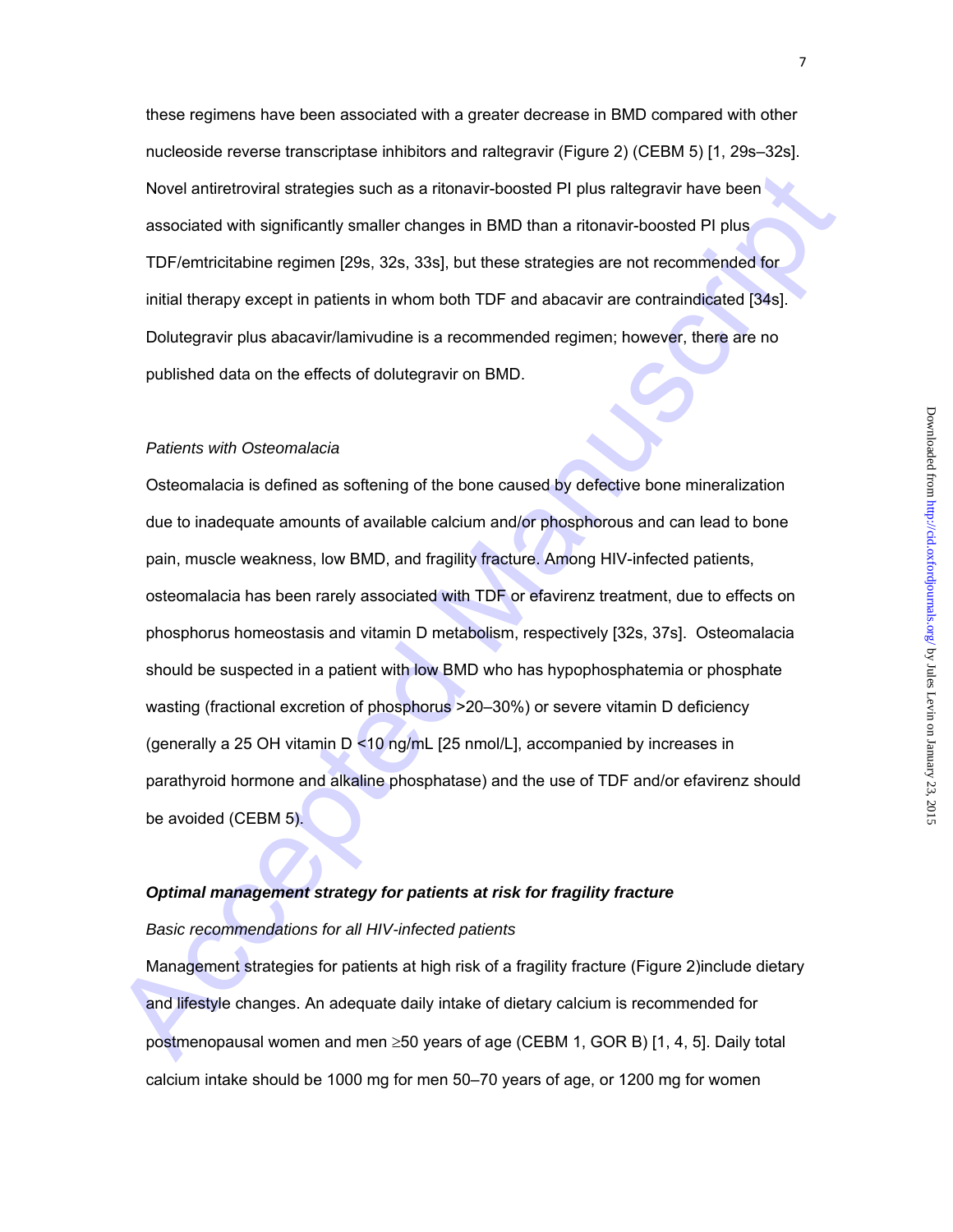$\geq$ 51 years of age and men  $\geq$ 71 years of age (CEBM 1, GOR B) [4]. Dietary calcium should be increased as a first-line approach, but calcium supplements may be appropriate if dietary calcium intake is insufficient (CEBM 2b, GOR B) [18, 19].

As HIV-infected patients are at risk of vitamin D insufficiency or deficiency (CEBM 2b, GOR B) [20–24], vitamin D status should be determined by serum 25(OH)D levels in those with a history of low bone mineral density and/or fracture (CEBM 1, GOR B). Determination of vitamin D status may also be considered in patients with any of the major risk factors for low vitamin D levels (e.g. dark skin, dietary deficiency, avoidance of sun exposure, mal absorption, obesity, chronic kidney disease, or treatment with regimens containing efavirenz) (CEBM 2b, GOR C) [2, 25–27,37s], although the health benefit of identification and correction of vitamin D deficiency in these groups is unclear (CEBM 4, GOR D) [2].

calcium intake is insufficient (CEBM 2b, GOR B) [18, 19].<br>
As HIV-infected patients are at risk of vitamin D insufficiency or deficiency (CEBM 2b, GOR<br>
B) [20–24], vitamin D status should be determined by serum 25(OH)D lev Supplementary vitamin D should be given to HIV-infected patients with vitamin D insufficiency (<20 ng/mL [<50 nmol/L]) or deficiency (<10 ng/mL [<25 nmol/L]), particularly if the deficiency is associated with compensatory hyperparathyroidism (CEBM 2b, GOR B) (Table 6) [1, 28, 29,10s][15]. Vitamin D intake should be titrated to achieve a serum 25(OH)D level of approximately 30 ng/mL (75 nmol/L) and a suitable maintenance dose administered thereafter to sustain this level (CEBM 2a, GOR B) [4].Vitamin D deficiency can blunt bone response to bisphosphonate treatment; therefore, the target serum 25(OH)D level of 30 ng/mL should be achieved before initiating therapy with an anti-resorptive drug (CEBM 3a/b, GOR C)[30–32].

HIV-infected patients with osteopenia/osteoporosis should be reminded to increase regular weight-bearing and muscle-strengthening exercise, avoid tobacco use and excessive alcohol intake, and take steps to prevent falls(CEBM 5) [33–36, 1s].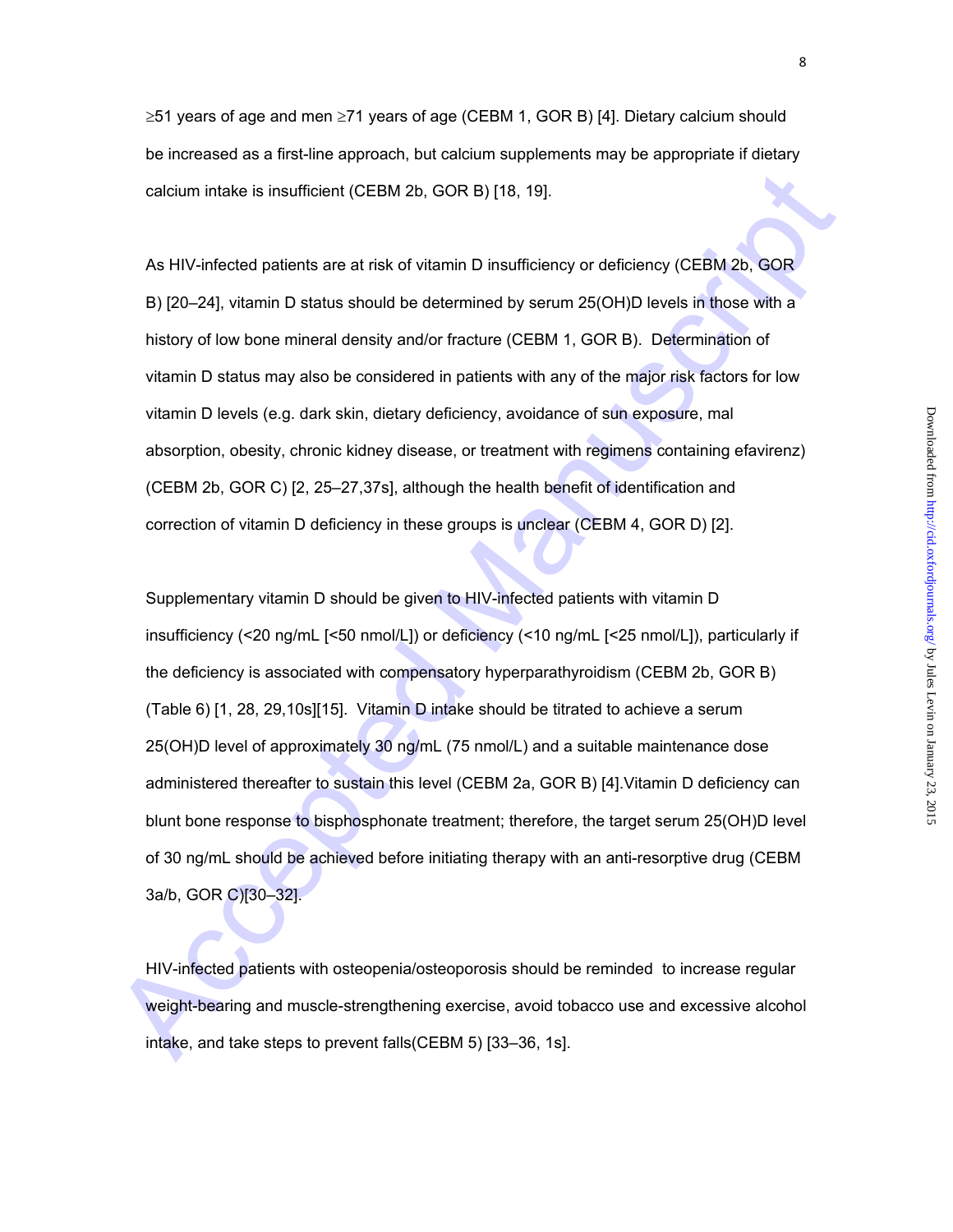#### *Therapeutic management of osteoporosis in HIV-infected patients*

criteria as those stated in country/region-specific guidelines for the general population<br>
(Figure 2) (CEBM 2a, GOR C) [1, 28]. In the United States, for example, this would include<br>
all patients at high risk for fracture Anti-osteoporosis treatment should be initiated for HIV-infected patients under the same criteria as those stated in country/region-specific guidelines for the general population (Figure 2) (CEBM 2a, GOR C) [1, 28]. In the United States, for example, this would include all patients at high risk for fracture, including postmenopausal women and men ≥50 years of age presenting with: a hip or vertebral (clinical or morphometric) fracture; or a T-score ≤–2.5 at the femoral neck or spine after appropriate evaluation to exclude secondary causes of osteoporosis; or low bone mass (T-score between –1.0 and –2.5 at the femoral neck or spine) and a 10-year probability of a hip fracture ≥3% or major osteoporosis-related fracture ≥20% based on FRAX<sup>®</sup> (CEBM 1, GOR B) [4]. Treatment thresholds may vary by country depending on multiple factors, including differences the cost and availability of antiosteoporosis treatment, the diagnostic resources available, and the costs associated with treating fracture. Before initiating anti-osteoporosis treatment secondary causes of low BMD should be evaluated (Table 5) (CEBM 2a, GOR C) [1, 15, 29, 37,10s]. Avoidance or discontinuation of medications associated with bone loss (e.g. anti-epileptic drugs, proton pump inhibitors, thiazolidinediones and corticosteroids) should be considered if appropriate alternatives are available (CEBM 5).

Alendronate or zoledronic acid is recommended for HIV-infected patients with osteoporosis (CEBM 2b, GOR A) [37–44,10s]. Other bisphosphonates have not been evaluated in this patient group. Patients with HIV infection should receive alendronate 70 mg once weekly (with calcium carbonate 1000 mg/vitamin D 400 IU per day)(CEBM 2a, GOR B) [37]. Intravenous zoledronic acid 5 mg yearly can be given as an alternative to alendronate.

Treatment duration should be individualized [4]. Bisphosphonate treatment should be reviewed after an initial 3–5 year period, because of concerns about the negative effects of long-term suppression of bone turnover (such as osteonecrosis of the jaw and atypical femoral fractures) (CEBM 1, GOR B)[4, 10]. Several outcomes have been used in the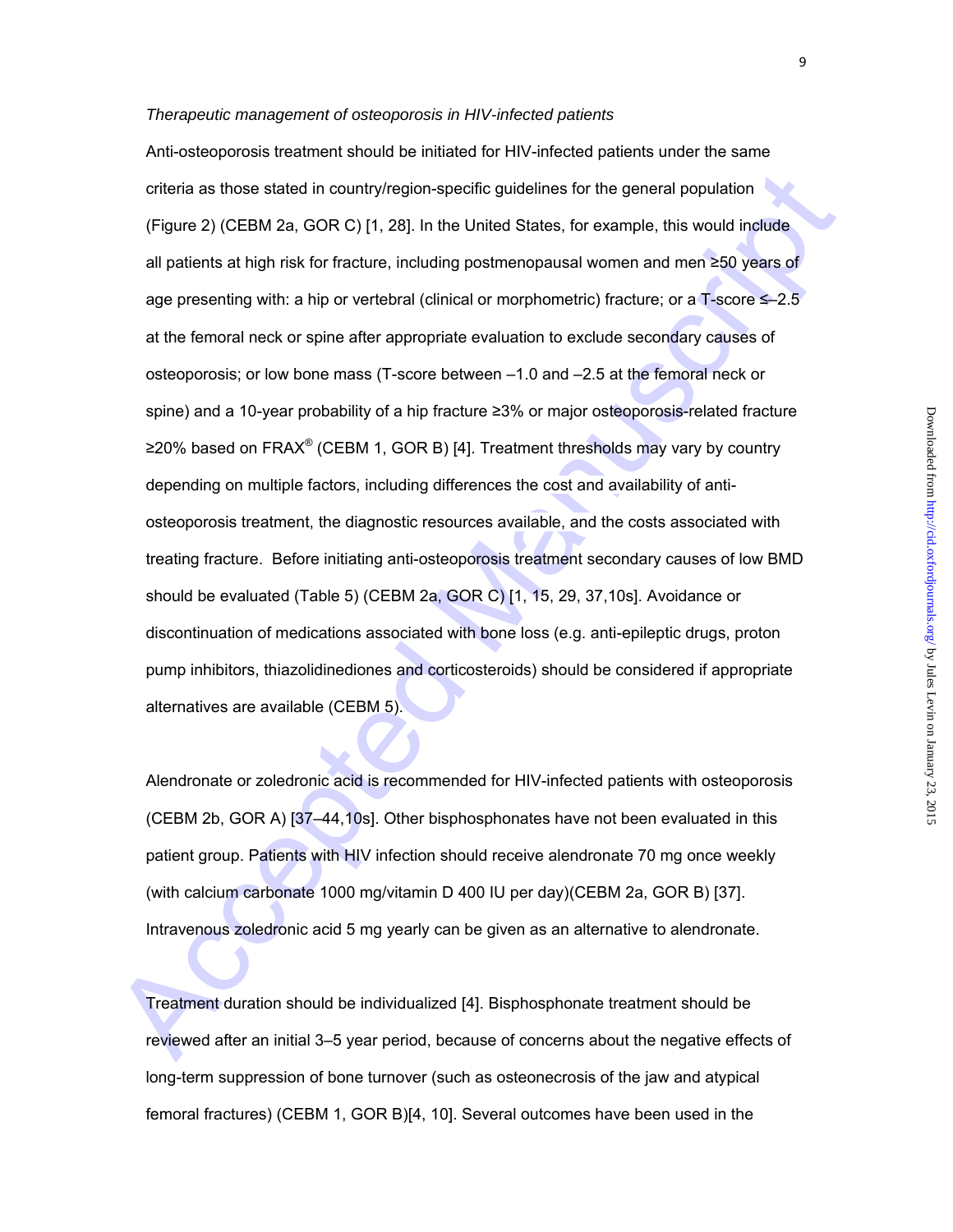general population to judge the success of anti-osteoporosis treatment including: the lack of definite fractures, or symptoms or signs of possible fracture; maintenance of height (<1 cm of loss) (CEBM 2b, GOR C) [45]; no change or an increase in BMD measured by central DXA of hip and spine (CEBM 1, GOR B) [46]; reduction in serum or urine markers of bone resorption of 30% or more (CEBM 2b, GOR B) [47–50]; and therapy adherence(CEBM 2b, GOR B) [47, 51–55].

In HIV-infected patients, if BMD continues to decline on oral bisphosphonate therapy, a second-line approach can include intravenous zoledronic acid (CEBM 2b, GOR C) [40, 42, 43, 56]. Teriparatide may also be considered in this setting, but data are limited in HIVinfected populations (CEBM 4, GOR D) [57]. The safety and efficacy of denosumab has not been evaluated in HIV-infected individuals (CEBM 5).Referral to a specialist may be necessary in cases of treatment intolerance or failure or in cases of suspected osteomalacia (CEBM 2b, GOR C) [1].

## **Discussion**

of loss) (CEBM 2b, GOR C) [45]: no change or an increase in BMD measured by contral<br>DXA of hip and spine (CEBM 1, GOR B) [45]: reduction in serum or unine markers of bone<br>resorption of 30% or more (CEBM 2b, GOR B) [47-50]: This consensus-based, evidence-driven process was designed to develop and consolidate practical guidance for the screening, diagnosis, monitoring, and treatment of bone disease in HIV. The pathogenesis of bone disease in HIV infection has not been clearly defined, and is likely to be multifactorial. In addition to traditional osteoporosis risk factors, accumulating evidence supports the role of ART as an important factor associated with significant loss of BMD. Although the majority of randomized studies have reported reductions in BMD after initiation of ART, it appears that ART regimens that include TDF and/or ritonavir boosted protease inhibitors are associated with a significantly greater loss of BMD and these observations are reflected in our recommendations.

The optimal HIV-infected population to undergo DXA screening for low BMD has not been clearly established. Access to screening will also vary according to country-specific DXA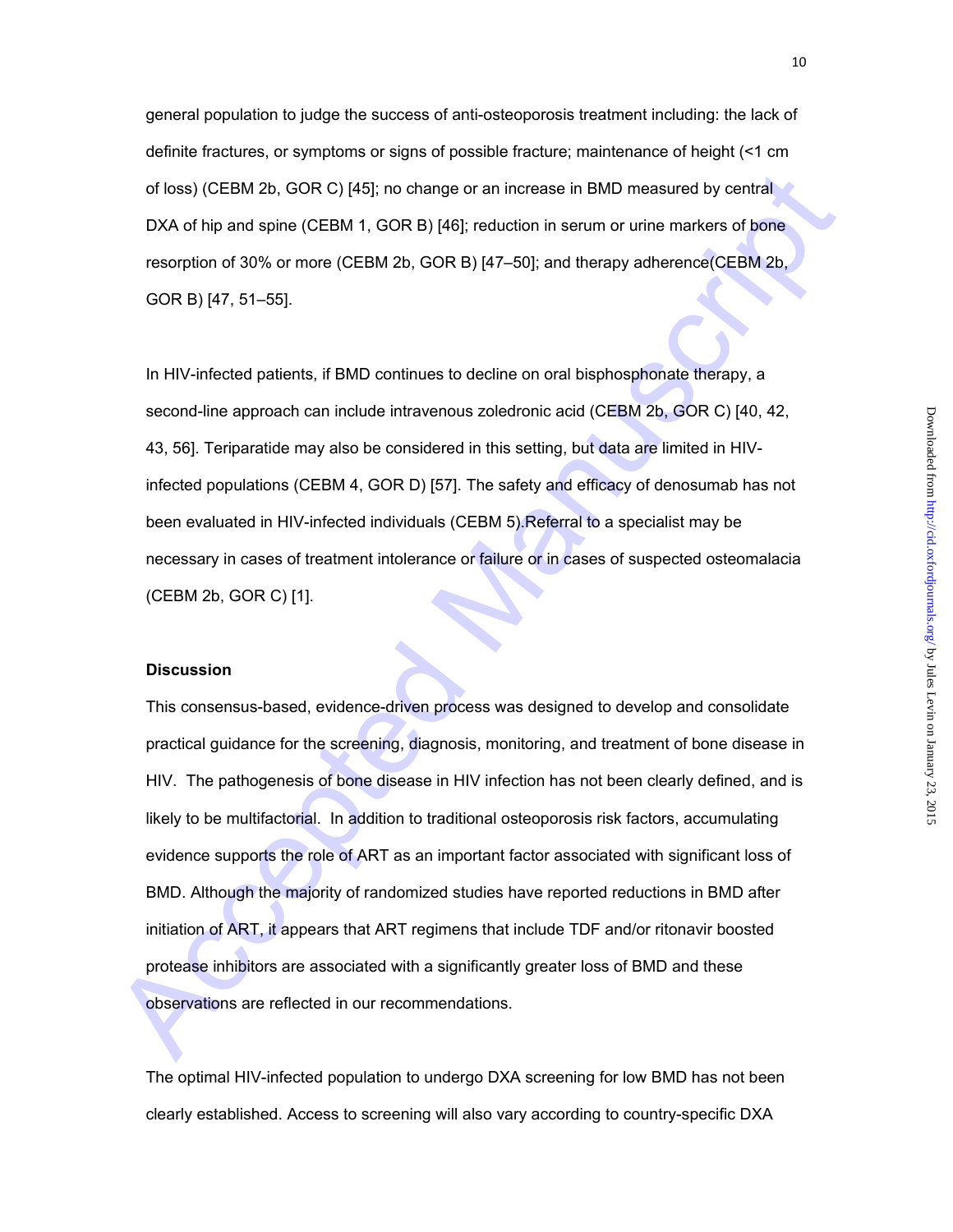screening guidelines for the general population. Alternative recommendations for DXA screening in HIV populations have been provided in this guidance, based on the ease of obtaining DXA.

obtaining DXA.<br>The guidance provided in this publication differs from some of the other guidalines for the<br>screening and management of bone disease in HIV infection especially with regard to ART<br>regimen choice, and options The guidance provided in this publication differs from some of the other guidelines for the screening and management of bone disease in HIV infection especially with regard to ART regimen choice, and options for switching regimens [1, 2, 13]. Similar to the most recent 2014 European AIDS Clinical Society guidelines [2], we make specific recommendations regarding the avoidance ART therapies that have specific skeletal effects including TDF and boosted-PIs in patients at risk for fragility fracture. Our recommendations are restricted to available evidence from clinical trials examining BMD changes; the findings of studies assessing the role of specific antiretroviral drugs in bone fractures have been inconsistent [46s, 47s]. Among integrase inhibitors, there are only limited data on the effect of dolutegravir and elvitegravir on bone, while there are data to support the use of raltegravir for its 'bone friendly' profile [48s]. Well-designed trials are needed to fully determine the effect of integrase inhibitors when used as initial therapy or after a switch. Other knowledge gaps identified by this project are detailed in the Supplemental Materials.

Our recommendations differ in several ways from the 2014 EACS guidelines. First, in our screening recommendations, we base the need for DXA evaluation on the results of the FRAX algorithm for those who are 40-49 years and do not meet other criteria for screening. This provides clear guidance to clinicians to assess fracture risk in this younger age group, who are generally at low absolute risk of fracture. Also, in contrast to the EACS guidelines, men with clinical hypogonadism are not identified as a specific risk group in whom DXA screening should be targeted. The vast majority of these men will eligible for screening based on their inclusion in other risk groups. Next, clinicians from 16 different countries participated in the program and provided input into these recommendations. Given the variation of practice around the world regarding osteoporosis screening and treatment in the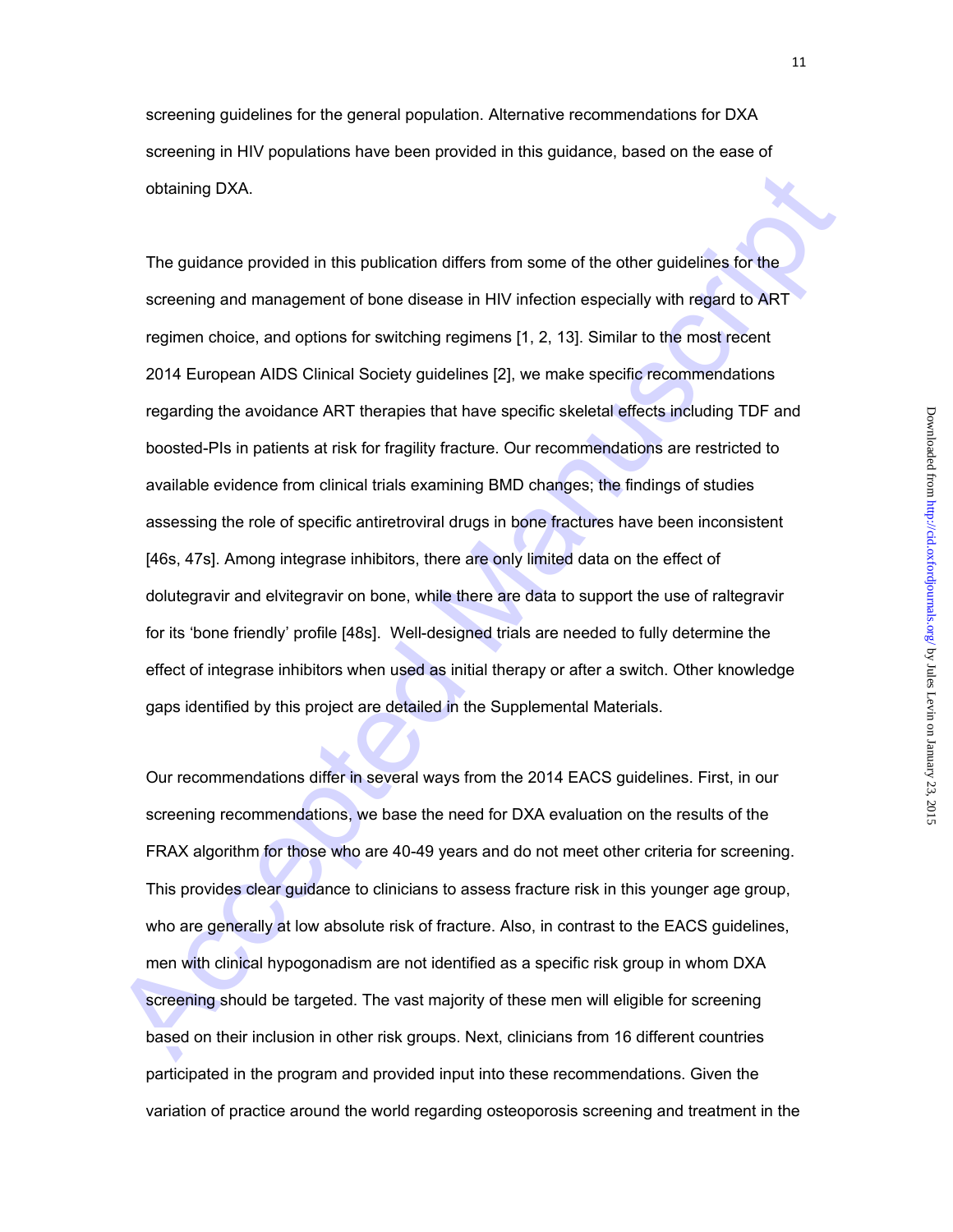general population, it is difficult to arrive at one set of recommendations for metabolic bone disease in HIV-infected persons that are applicable in all countries. With the use of FRAX without BMD, we emphasize that fracture risk can assessed even in resource-limited settings. Finally, while we generally concur with the 2014 EACS guidelines, our recommendations are fully referenced with the underlying evidence base graded.

without BMD, we emphasize that fracture risk can assessed even in resource-limited<br>settings. Finally, while we generally concur with the 2014 EACS guidelines, our<br>recommendations are fully referenced with the underlying ev The OREP has several limitations. First, although literature searches were based on carefully constructed, formalized keyword strings, the review of the literature does not meet strict criteria for a systematic review. Second, the OREP did not address all aspects of the management of bone diseases in HIV-infected patients. Instead, questions were prioritized to provide the most clinically useful guidance. Finally, the guidance does not take into account differing resource settings, and it may not be possible for all physicians to apply all aspects of the guidance within their practice.

Nonetheless, the OREP followed an academically rigorous process, supported by a group of leading physicians that represented a broad range of clinical opinion from diverse geographic regions and a variety of clinical practices. As such, it provides evidence-based guidance on the screening, monitoring, and treatment of bone disease in HIV-infected patients that is of practical use in clinical settings.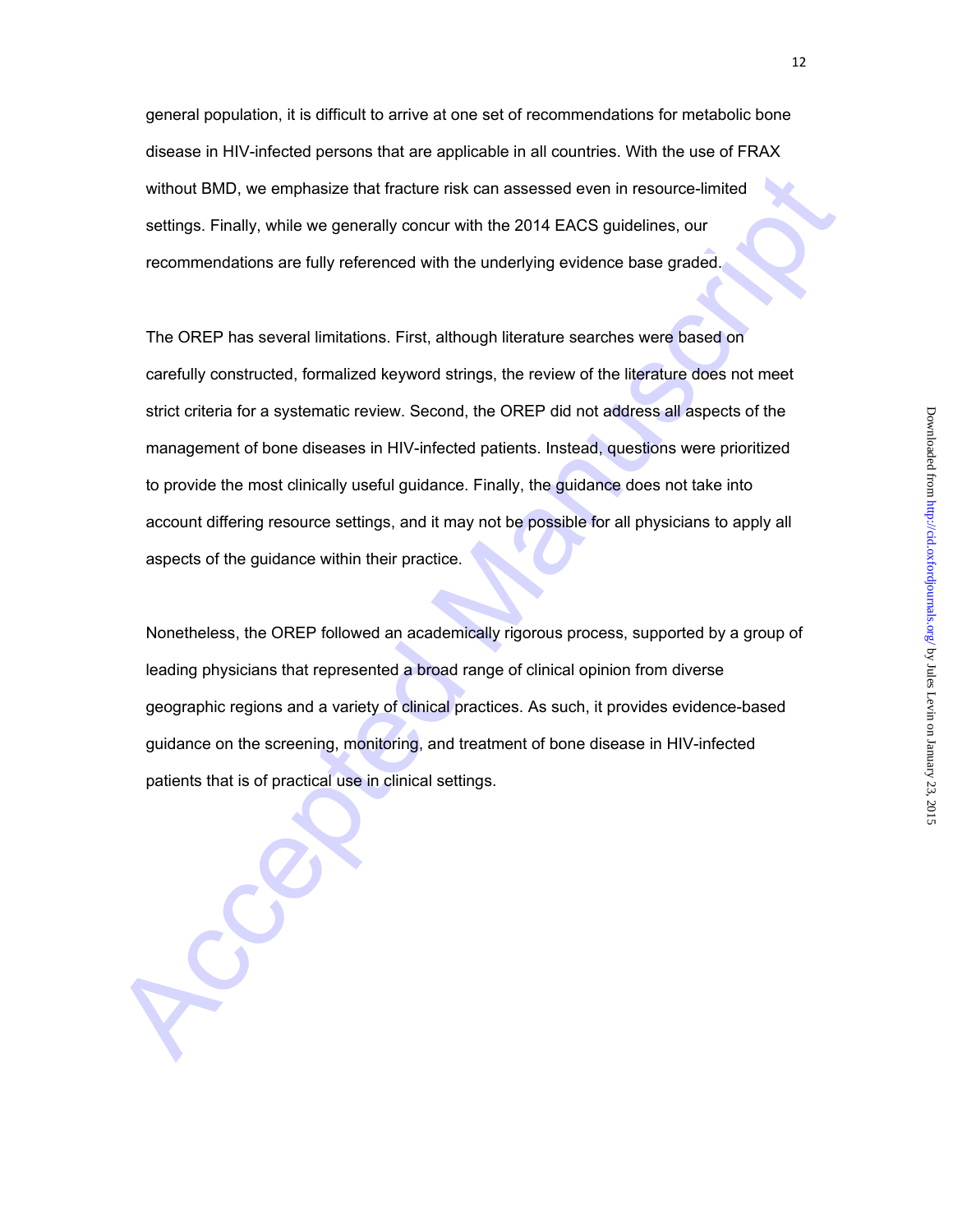## **Funding**

This work was supported by AbbVie who selected the invited participants to OREP and<br>provided honoraria for the participants' attendance at the meetings. No payments were<br>made to the authors for the development of this manu This work was supported by AbbVie who selected the invited participants to OREP and provided honoraria for the participants' attendance at the meetings.. No payments were made to the authors for the development of this manuscript. Susan Cheer and Lucy Hampson of Lucid Group, Burleighfield House, Buckinghamshire, UK, provided medical writing and editorial support to the authors in the development of this manuscript and this was supported by AbbVie.

## **Potential conflict of interests**

Dr Todd T. Brown has served as a consultant to AbbVie, ViiV Healthcare, Merck, Gilead, Theratechnologies, and EMD-Serono.

Prof. Jennifer Hoy's institution has received funding for her participation in Advisory Boards from Gilead Sciences, ViiV Healthcare, Merck Sharp & Dohme, and from AbbVie for her participation in the OsteoRenal Exchange Program.

Dr Marco Borderi has participated in programs supported by AbbVie.

Dr Giovanni Guaraldi has received consulting fees and honorarium from AbbVie, has served on advisory boards for Gilead and Merck, and has served as a speaker for AbbVie, Gilead, BMS, ViiV Healthcare and Merck.

Dr Boris Renjifo is an AbbVie employee and may hold Abbott or AbbVie stocks or options.

Dr Fabio Vescini has received grants for scientific speeches by the following companies:

Gilead Sciences; AbbVie; ViiV Healthcare; Bristol-Myers Squibb; Abiogen Pharma; Merck

Sharp & Dohme; Amgen; Lilly pharmaceuticals; and SPA Pharma.

Dr Michael T. Yin has served as a consultant to AbbVie and Gilead.

Dr William G. Powderly has received consultancy fees from AbbVie, Tibotec-Janssen,

Merck, Calimmune, Bristol-Myers Squibb and speaker fees from Janssen.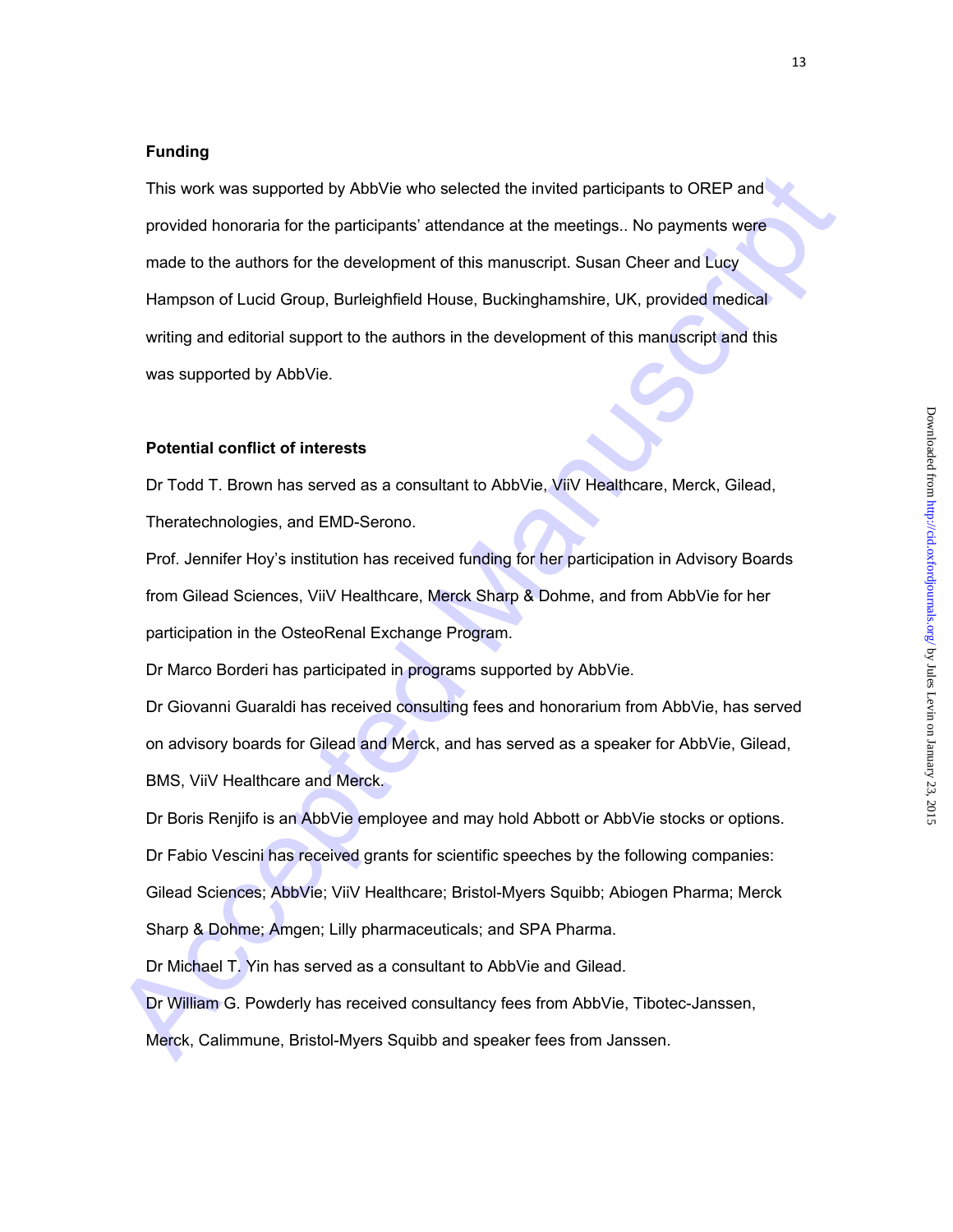## **Acknowledgements**

identification and management of patients with bone and/or renail diseasesbased on<br>evidence and/or expert opinion. The program involved 34 experts from 16 countries,<br>predominantly infectious disease specialists with critic The OREP was conducted to provide guidance to assist HIV healthcare professionals in the identification and management of patients with bone and/or renal diseasesbased on evidence and/or expert opinion. The program involved 34 experts from 16 countries, predominantly infectious disease specialists with clinical experience in HIV, bone or renal disease. The OREP also included nephrologists and endocrinologists with a special interest and experience in HIV. All were selected for participation by AbbVie with input from the Steering Committee (William Powderly (Chair), Todd Brown, Lynda Szczech, Carl Knud Schewe, Giovanni Guaraldi, Boris Renjifo). We acknowledge here the participation of Carl Knud Schewe, Lynda Szczech, Luis Soto-Ramirez, Mohamed Atta, Corinne Isnard-Bagnis, Frank Post, Gregory Kaminskiy, Lauro Pinto Neto, Alexandre Naime, Emmanuelle Plaisier, Lee Man-po, Paolo Maggi, Antonio Belasi, Toshio Naito, Joaquin Portilla, Chia-Jui Yang, Serhat Unal, Barry Peters, Eugenia Negredo and Ansgar Rieke.

This manuscript reports the bone disease outcomes of the OREP. This international survey and discussion program culminated in the agreement of statements relating to the screening, treatment and monitoring of both renal and bone disease in HIV. The content of the program was developed by the Steering Committee and the participants. Boris Renjifo, a Medical Director at AbbVie, was a member of the Steering Committee and is cited as an author and, as such, was involved in the development and review of the manuscript. AbbVie participated in the review of this manuscript, subject to the consideration and approval of the authors. This manuscript reflects the opinions of the authors. The authors determined the final content, and all authors read and approved the final manuscript. No payments were made to the authors for the development of this manuscript.

The authors would like to thank Christina Chang, Vincenzo Colangeli and Franco Grimaldi for conducting literature searches and providing a review of the supporting evidence.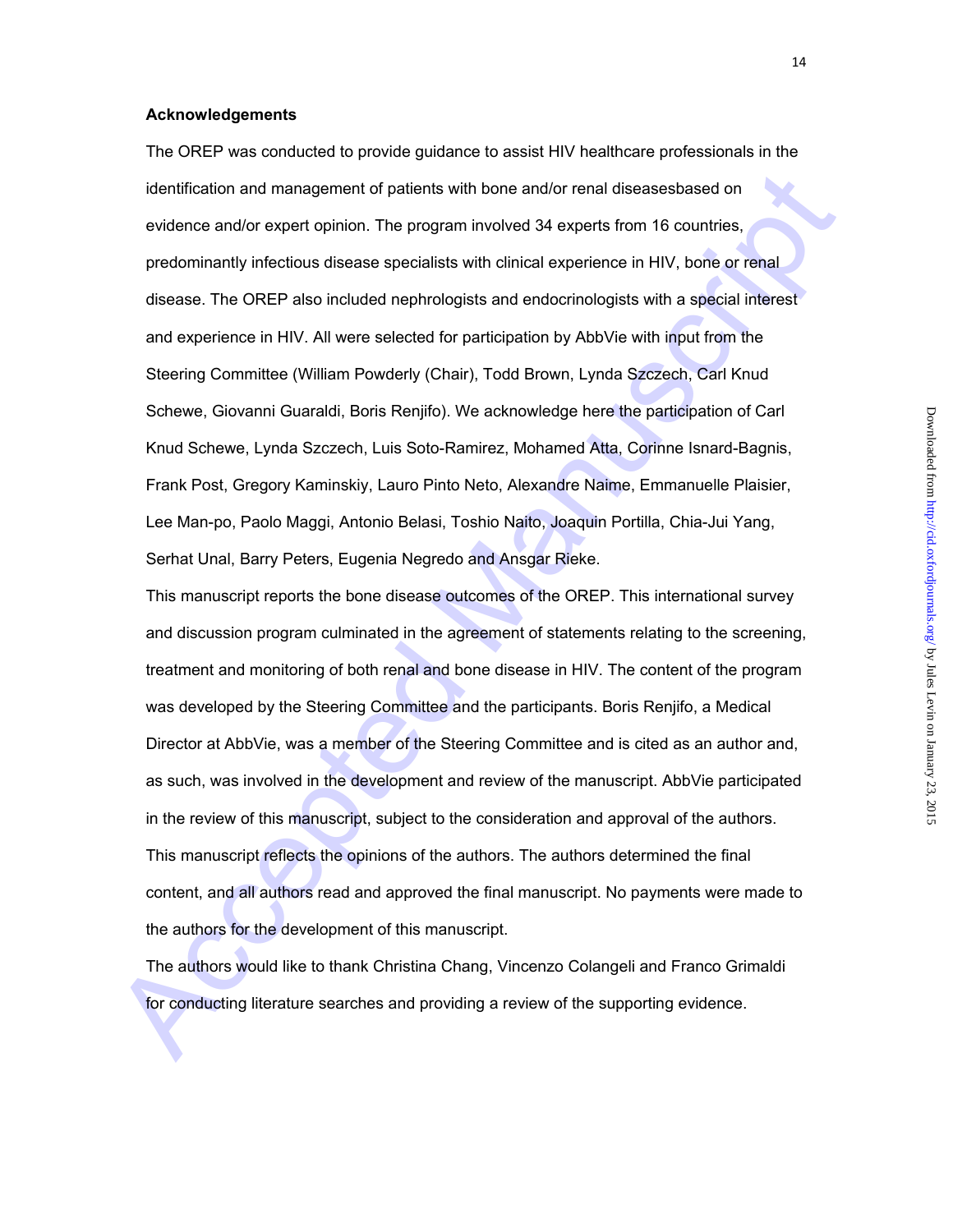## **References**

- 1. McComsey GA, Tebas P, Shane E, et al. Bone disease in HIV infection: a practical review and recommendations for HIV care providers. Clin Infect Dis, **2010**; 51: 937-946.
- 2. EACS. European AIDS Clinical Society (EACS) Guidelines, Version 7, October 2013. Available at:

http://www.eacsociety.org/Portals/0/Guidelines\_Online\_131014.pdf.Accessed 21 July 2014.

- 3. Asboe D, Aitken C, Boffito M, et al. British HIV Association guidelines for the routine investigation and monitoring of adult HIV-1-infected individuals 2011. HIV Med, **2012**; 13: 1-44.
- 4. National Osteoporosis Foundation. Clinician's Guide to Prevention and Treatment of Osteoporosis. Washington, DC: National Osteoporosis Foundation; 2014. Available at: http://nof.org/files/nof/public/content/file/2610/upload/895.pdf. Accessed 21 July 2014.
- 5. National Osteoporosis Guideline Group. Osteoporosis: Clinical guideline for prevention and treatment. May 2013. Available at: www.shef.ac.uk/NOGG/.Accessed 21 July 2014.
- 6. Kanis JA, Oden A, Johansson H, Borgström F, Ström O, McCloskey E. FRAXand its applications to clinical practice. Bone, **2009**; 44: 734-743.
- 7. Kanis JA, McCloskey E, Johansson H, Oden A, Leslie WD. FRAX<sup>®</sup> with and without bone mineral density. Calcif Tissue Int, **2012**; 90: 1-13.
- 1. McComsey GA, Tobas P., Shane E, et al. Bone disease in HIV infection: a practical<br>review and recommendations for HIV care providers. Clin Infect Dis, 2010; 51: 937-948;<br>2. EACS: European AIDS Clinical Society (EACS) Gui 8. WHO. WHO Scientific Group on the Assessment of Osteoporosis at Primary Health Care Level, 2004. Brussels, Belgium, World Health Organization. Available at: http://www.who.int/chp/topics/Osteoporosis.pdf. Accessed 21 July 2014.
	- 9. Baim S, Binkley N, Bilezikian JP, et al. Official Positions of the International Society for Clinical Densitometry and executive summary of the 2007 ISCD Position Development Conference. J Clin Densitom, **2008**; 11: 75-91.
	- 10. Gourlay ML, Fine JP, Preisser JS, et al. Bone-density testing interval and transition to osteoporosis in older women. N Engl J Med, **2012**; 366: 225-233.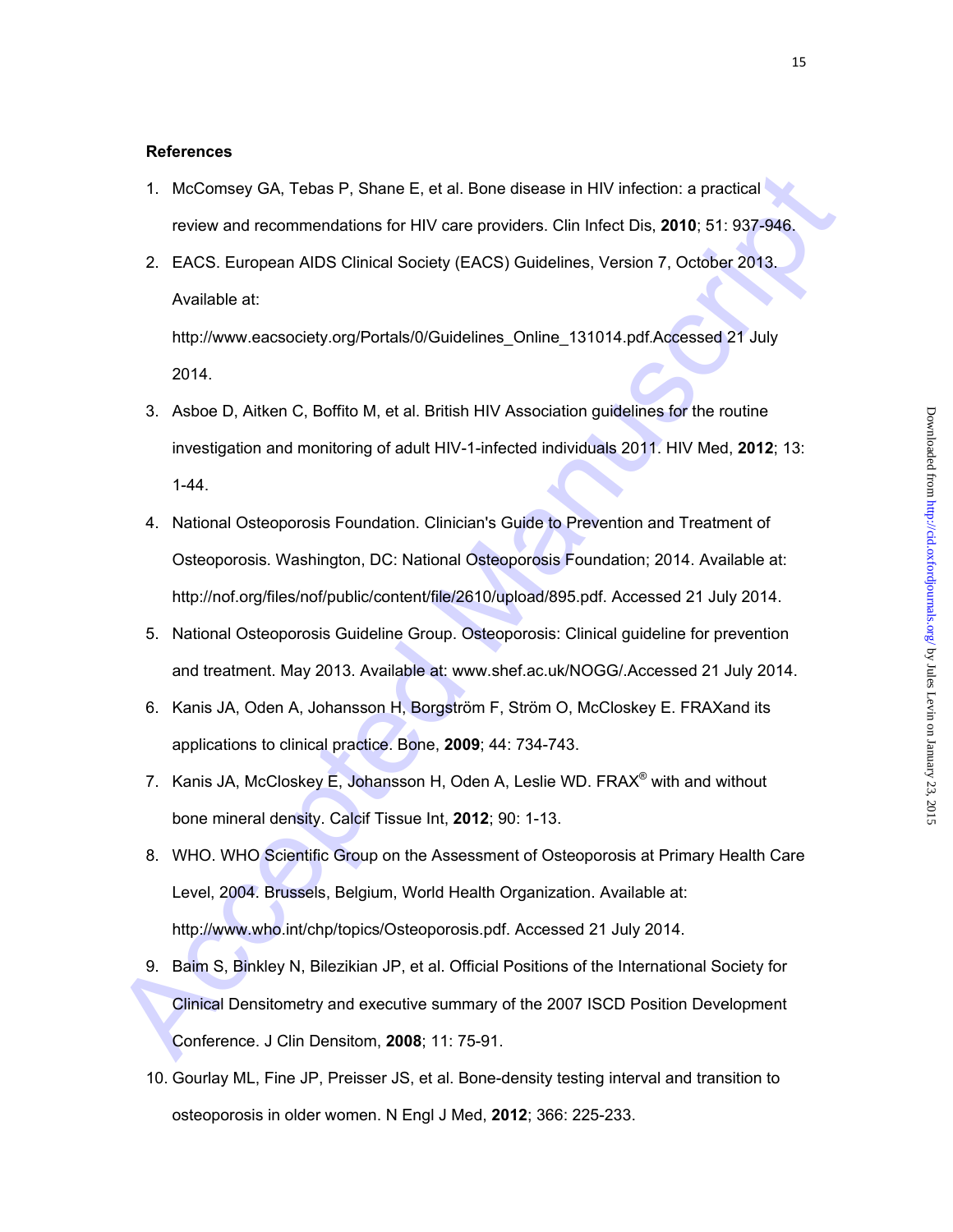- 11. Negredo E, Bonjoch A, Gómez-Mateu M, et al. Time of progression to osteopenia/osteoporosis in chronically HIV-infected patients: screening DXA scan. PLoS One, **2012**; 7: e46031.
- 12. International Society for Clinical Densitometry. 2007 Official positions & pediatric official positions of the International Society for Clinical Densitometry. 2007. Available at: http://www.iscd.org/official-positions/official-positions/. Accessed 21 July 2014.
- 13. Walker Harris V, Althoff K, et al. Incident bone fracture in men with, or at risk for, HIVinfection in the Multicenter AIDS Cohort Study (MACS), 1996-2011 [Abstract MOPE086]. In: Program and abstracts of the XIX International AIDS Conference. 2012. Washington, DC, USA.Journal of the International AIDS Society, 2012:15(Suppl 32).
- 14. Young B, Dao CN, Buchacz K, Baker R, Brooks JT. HIV Outpatient Study (HOPS) Investigators. HIV Outpatient Study (HOPS) Investigators. Increased rates of bone fracture among HIV-infected persons in the HIV Outpatient Study (HOPS) compared with the US general population, 2000-2006. Clin Infect Dis, **2011**; 52: 1061-1068.
- 15. Walker Harris V, Brown TT. Bone loss in the HIV-infected patient: Evidence, clinical implications, and treatment strategies. J Infect Dis, **2012**; 205: S391-S398.
- 16. Vasikaran SD. Utility of biochemical markers of bone turnover and bone mineral density in management of osteoporosis. Crit Rev Clin Lab Sci, **2008**; 45: 221-258.
- One, 2012; 7: e48031.<br>
12. International Society for Clinical Densitometry. 2007 Official positions & pediatric official<br>
positions of the International Society for Clinical Densitometry. 2007. Available at:<br>
http://www.is 17. McCloskey EV, Vasikaran S, Cooper C. FRAX® Position Development Conference Members. Official Positions for FRAX® clinical regarding biochemical markers from Joint Official Positions Development Conference of the International Society for Clinical Densitometry and International Osteoporosis Foundation on FRAX®. J Clin Densitom, **2011**; 14: 220-222.
	- 18. Li Vecchi, Soresi M, Giannitrapani L, et al. Dairy calcium intake and lifestyle risk factors for bone loss in HIV-infected and uninfected Mediterranean subjects. BMC Infect Dis, **2012**; 12: 192.
	- 19. Leite LH, Sampaio AB. Dietary calcium, dairy food intake and metabolic abnormalities in HIV-infected individuals. J Hum Nutr Diet, **2010**; 23: 535-543.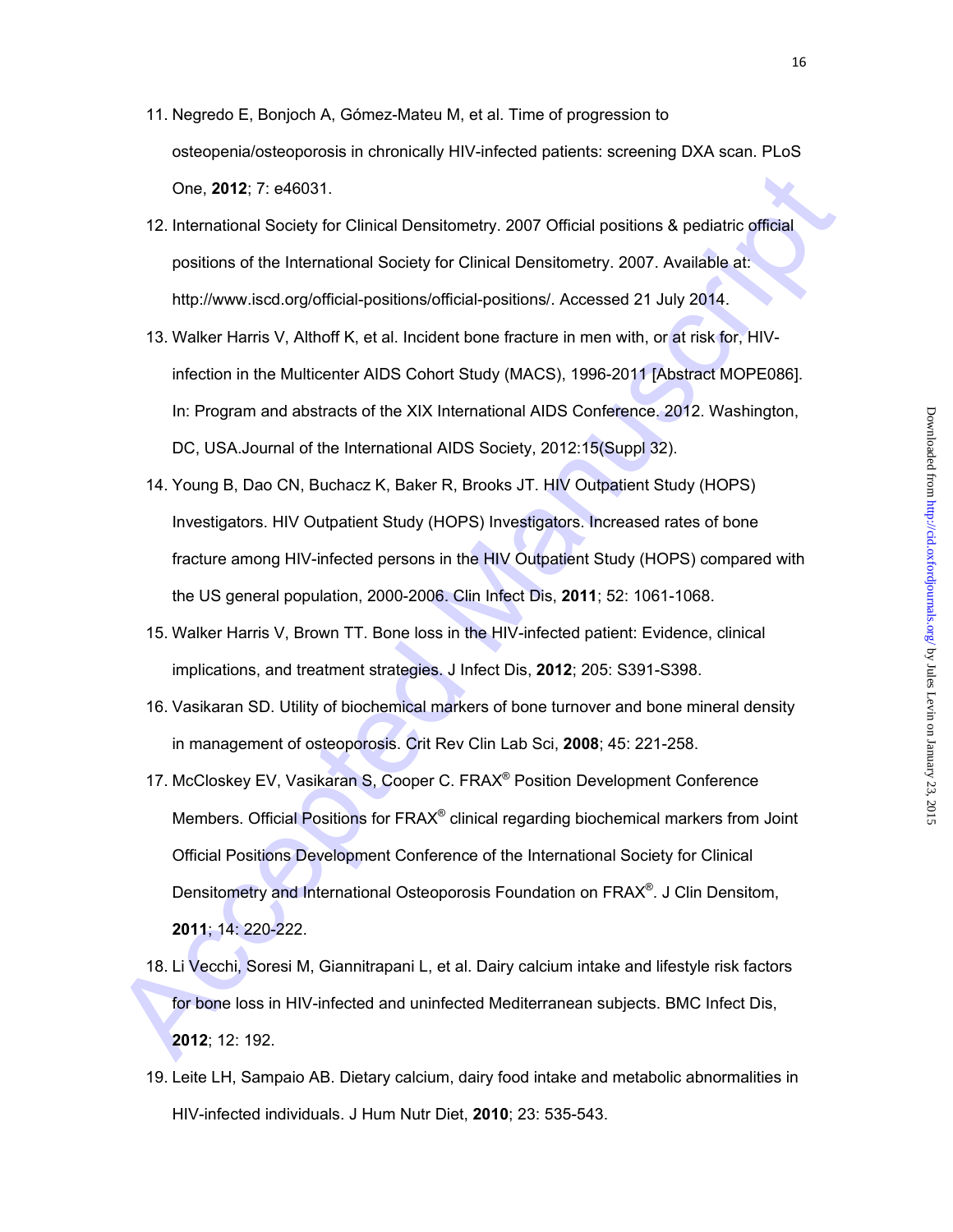- 20. Seminari E, Castagna A, Soldarini A, et al. Osteoprotegerin and bone turnover markers in heavily pretreated HIV-infected patients. HIV Med, **2005**; 6: 145-150.
- 21. Viard JP, Souberbielle JC, Kirk O, et al. Vitamin D and clinical disease progression in HIV infection: results from the EuroSIDA study. AIDS, **2011**; 25: 1305-1315.
- 22. Allavena C, Delpierre C, Cuzin L, et al. High frequency of vitamin D deficiency in HIVinfected patients: effects of HIV-related factors and antiretroviral drugs. J Antimicrob Chemother, **2012**; 67: 2222-2230.
- 23. Vescini F, Cozzi-Lepri A, Borderi M, et al. Prevalence of hypovitaminosis D and factors associated with vitamin D deficiency and morbidity among HIV-infected patients enrolled in a large Italian cohort. J Acquir Immune Defic Syndr, **2011**; 58: 163-172.
- 24. Gangcuangco LM, Chow DC, Liang CY, et al. Predictors of 25-hydroxyvitamin D levels in HIV-infected patients in Hawai'i. Hawaii J Med Public Health, **2013**; 72: 197-201.
- 25. Welz T, Childs K, Ibrahim F, et al. Efavirenz is associated with severe vitamin D deficiency and increased alkaline phosphatase. AIDS, **2010**; 24: 1923-1928.
- 21. Viard JP, Soubdribielle JC, Kirk O, et al. Vitamin D and clinical disease progression in<br>
HIV infection: results from the EuroSIDA study. AIDS, 2011; 25: 1305-1315.<br>
22. Allavena C, Deipierre C, Cuzin L, et al. High fr 26. Dao CN, Patel P, Overton ET, et al. Low vitamin D among HIV-infected adults: prevalence of and risk factors for low vitamin D Levels in a cohort of HIV-infected adults and comparison to prevalence among adults in the US general population. Clin Infect Dis,**2011**; 52: 396-405.
	- 27. Fux CA, Baumann S, Furrer H, Mueller NJ. Is lower serum 25-hydroxy vitamin D associated with efavirenz or the non-nucleoside reverse transcriptase inhibitor class? AIDS, **2011**; 25: 876-878.
	- 28. Lundgren JD, Battegay M, Behrens G, et al. European AIDS Clinical Society (EACS) guidelines on the prevention and management of metabolic diseases in HIV. HIV Med, **2008**; 9: 72-81.
	- 29. Stone B, Dockrell D, Bowman C, McCloskey E. HIV and bone disease. Arch Biochem Biophys, **2010**; 503: 66-77.
	- 30. Bruyere O, Reginster JY. Vitamin D status and response to antiosteoporotic therapy. Womens Health (Lond Engl), **2008**; 4: 445-447.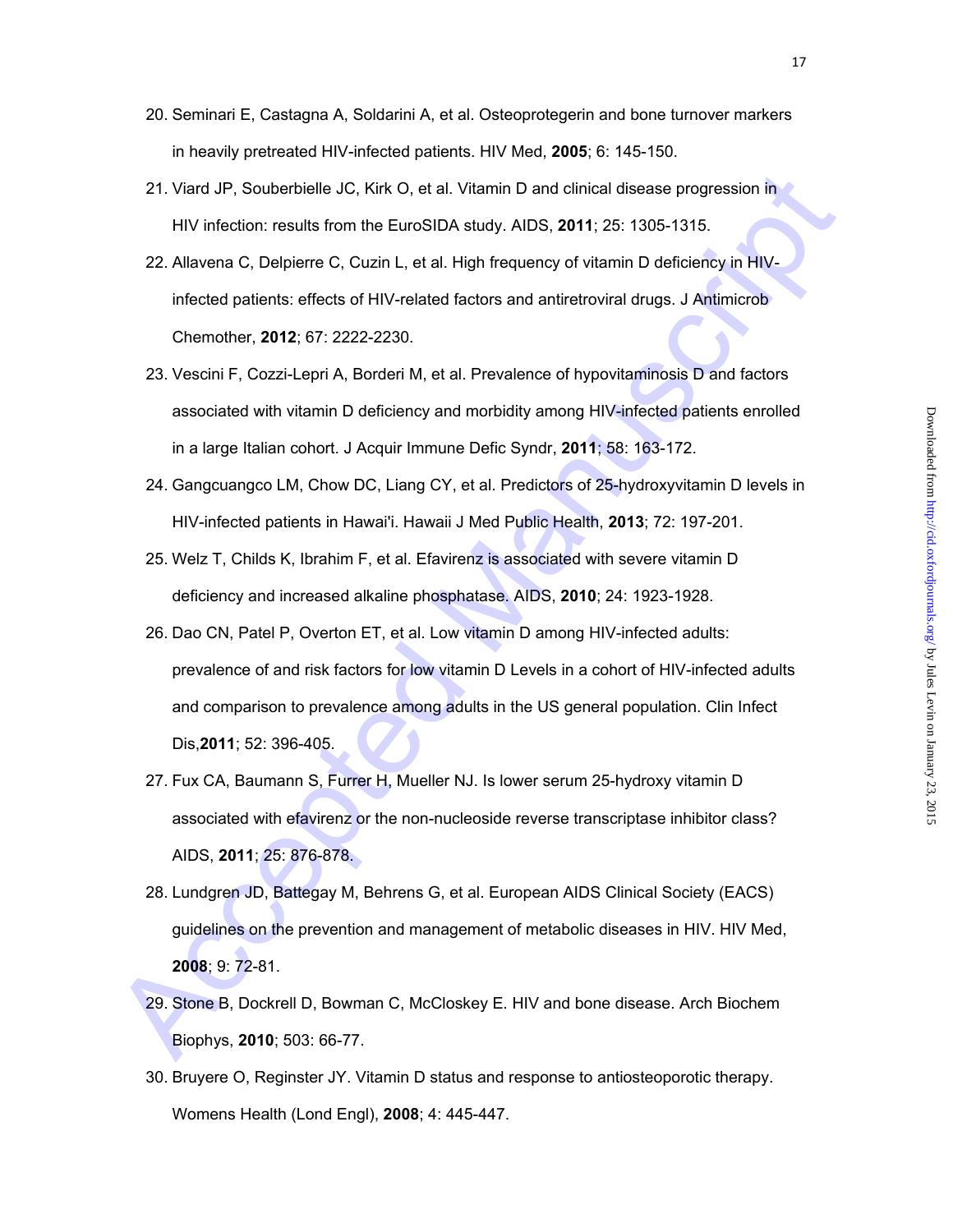- 31. Adami S, Giannini S, Bianchi G, et al. Vitamin D status and response to treatment in
- 32. Ishijima M, Sakamoto Y, Yamanaka M, et al. Minimum required vitamin D level for optimal increase in bone mineral density with alendronate treatment in osteoporotic women. Calcif Tissue Int*,* **2009**; 85: 398-404.

post-menopausal osteoporosis. Osteoporos Int, **2009**; 20: 239-244.

- 33. Huang JS, Rietschel P, Hadigan CM, Rosenthal DI, Grinspoon S. Increased abdominal visceral fat is associated with reduced bone density in HIV-infected men with lipodystrophy. AIDS, **2001**; 15: 975-982.
- 32. Ishljima M, Sakamolo Y, Yamanaka M, et al. Minimum required vitamin D level for<br>optimal increase in bone mineral density with alendronate treatment in osteoporotic<br>women. Calcif Tissue Int, 2009: 85: 398-404.<br>33. Huang 34. Aberg JA, Kaplan JE, Libman H, et al. HIV Medicine Association of the Infectious Diseases Society of America. Primary care guidelines for the management of persons infected with human immunodeficiency virus: 2009 update by the HIV medicine Association of the Infectious Diseases Society of America. Clin Infect Dis, **2009**; 49: 651- 681.
	- 35. Law MR, Cheng R, Hackshaw AK, Allaway S, Hale AK. Cigarette smoking, sex hormones and bone density in women. Eur J Epidemiol, **1997**; 13: 553-558.
	- 36. Willett W, Stampfer MJ, Bain C, et al. Cigarette smoking, relative weight, and menopause. Am J Epidemiol, **1983**; 117: 651-658.
	- 37. McComsey GA, Kendall MA, Tebas P, et al. Alendronate with calcium and vitamin D supplementation is safe and effective for the treatment of decreased bone mineral density in HIV. AIDS, **2007**; 21: 2473-2482.
	- 38. Guaraldi G, Orlando G, Madeddu G,et al. Alendronate reduces bone resorption in HIVassociated osteopenia/osteoporosis. HIV Clin Trials, **2004**; 5: 269-277.
	- 39. Mondy K, Powderly WG, Claxton SA, et al. Alendronate, vitamin D, and calcium for the treatment of osteopenia/osteoporosis associated with HIV infection. J Acquir Immune Defic Syndr, **2005**; 38: 426-431.
	- 40. Bolland MJ, Grey AB, Horne AM, et al. Annual zoledronate increases bone density in highly active antiretroviral therapy-treated human immunodeficiency virus-infected men: a randomized controlled trial. J Clin Endocrinol Metab, **2007**; 92: 1283-1288.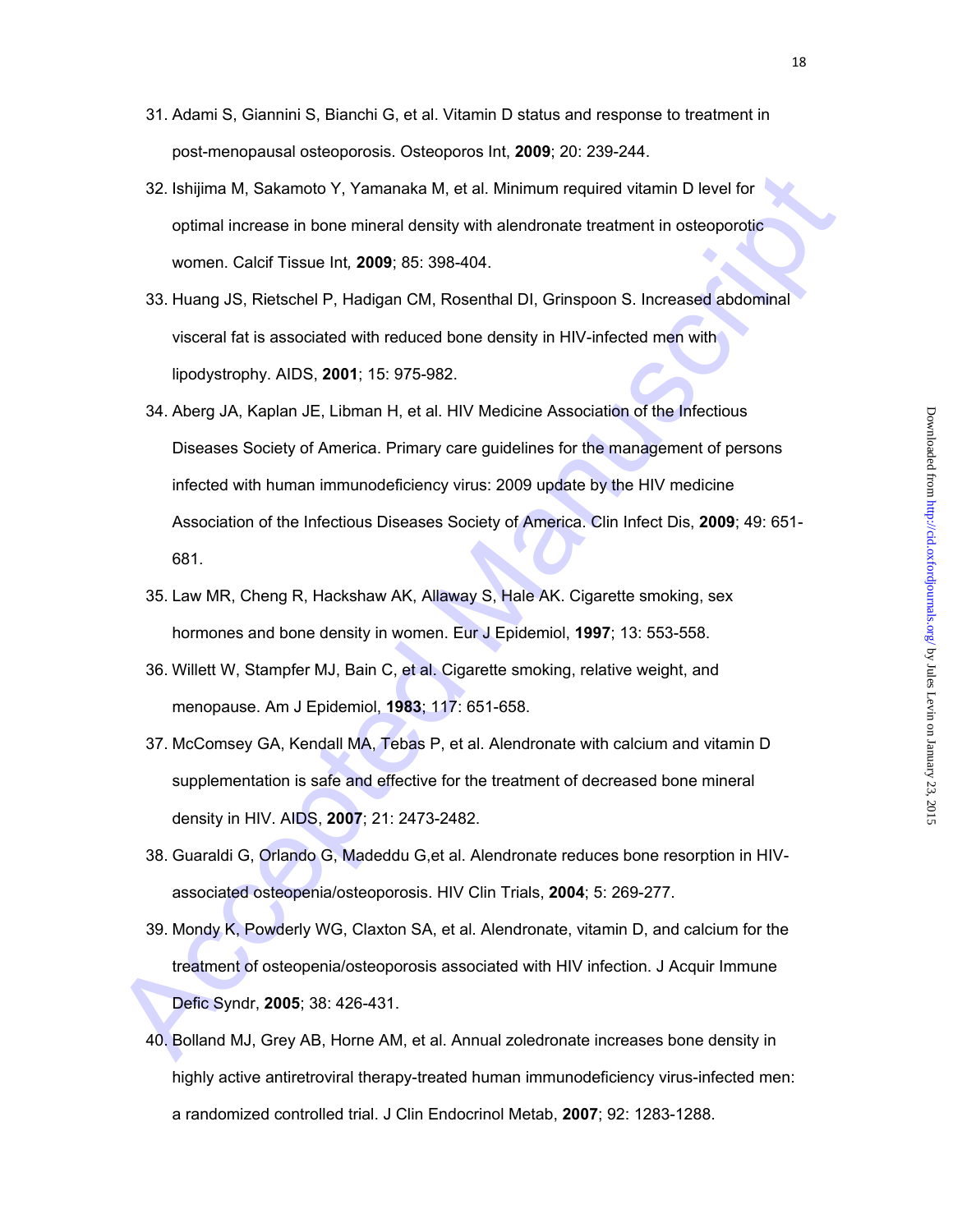- 41. Borderi M, Gibellini D, Vescini F, et al. Metabolic bone disease in HIV infection. AIDS, **2009**; 23: 1297-1310.
- 42. Huang J, Meixner L, Fernandez S, McCutchan JA. A double-blinded, randomized controlled trial of zoledronate therapy for HIV-associated osteopenia and osteoporosis. AIDS, **2009**; 23: 51-57.
- 43. Bolland MJ, Grey AB, Horne AM, et al. Effects of intravenous zoledronate on bone turnover and bone density persist for at least five years in HIV-infected men.J Clin Endocrinol Metab, **2012**; 97: 1922-1928.
- 42. Huang J, Maixnor L, Fernandez S, McCutchan JA. A double-billnded, randomized<br>controlled trial of zoledoronate therapy for HIV-associated osteopenia and osteoporosis.<br>AIDS, 2009; 23: 51-57.<br>43. Bolland MJ, Grey AB, Home 44. Rozenberg S, Lanoy E, Bentata M, et al. Effect of alendronate on HIV-associated osteoporosis: A randomized, double-blind, placebo-controlled, 96-week trial (ANRS 120). AIDS Res Hum Retroviruses, **2012**; 28: 972-979.
	- 45. Siminoski K, Jiang G, Adachi JD, et al. Accuracy of height loss during prospective monitoring for detection of incident vertebral fractures. Osteoporos Int, **2005**; 16: 403- 410.
	- 46. Leib ES, Lewiecki EM, Binkley N, Hamdy RC; International Society for Clinical Densitometry. Official positions of the International Society for Clinical Densitometry. J Clin Densitom, **2004**; 7: 1-6.
	- 47. Delmas PD, Recker RR, Chesnut CH 3rd, et al. Daily and intermittent oral ibandronate normalize bone turnover and provide significant reduction in vertebral fracture risk: results from the BONE study.Osteoporos Int, **2004**; 15: 792-798.
	- 48. Bauer DC, Black DM, Garnero P, et al. Change in bone turnover and hip, non-spine, and vertebral fracture in alendronate-treated women: the fracture intervention trial. J Bone Miner Res,*2***004**; 19: 1250-1258.
	- 49. Eastell R, Barton I, Hannon RA, Chines A, Garnero P, Delmas PD. Relationship of early changes in bone resorption to the reduction in fracture risk with risedronate. J Bone Miner Res, **2003**; 18: 1051-1056.
	- 50. Roux C, Garnero P, Thomas T, et al. Recommendations for monitoring antiresorptive therapies in postmenopausal osteoporosis. Joint Bone Spine,**2005**; 72: 26-31.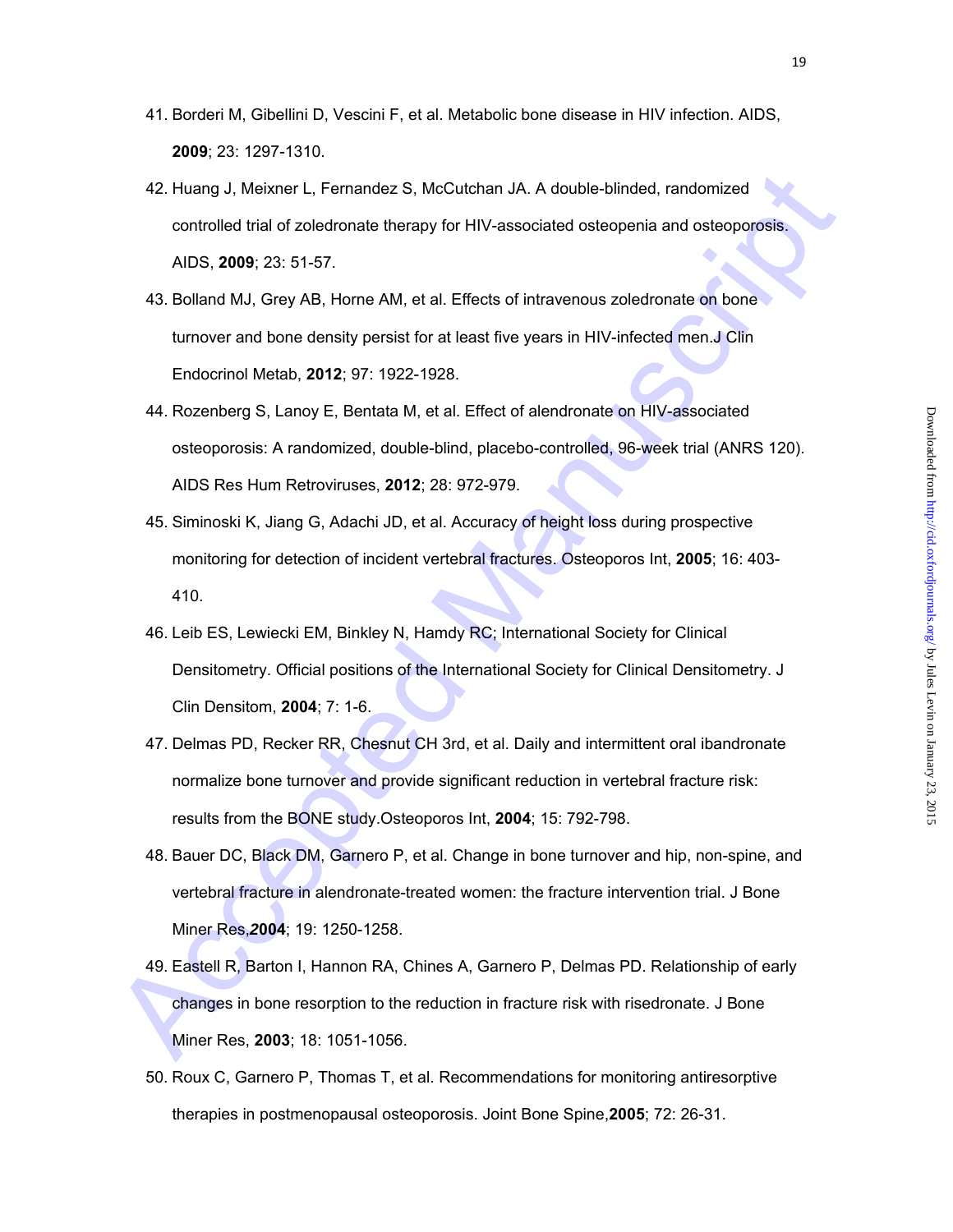- 51. Black DM, Cummings SR, Karpf DB, et al. Randomised trial of effect of alendronate on risk of fracture in women with existing vertebral fractures. Fracture Intervention Trial Research Group. Lancet, **1996**; 348: 1535-1541.
- 52. Chesnut CH. Treating osteoporosis with bisphosphonates and addressing adherence: a review of oral ibandronate. Drugs, **2006**; 66: 1351-1359.
- 53. Cummings SR, Black DM, Thompson DE, et al. Effect of alendronate on risk of fracture in women with low bone density but without vertebral fractures: results from the Fracture Intervention Trial. JAMA, **1998**; 280: 2077-2082.
- Research Group. Lancet, 1996; 348: 1535-1541,<br>
52. Chesnut CH. Treating osteoporosis with bisphosphonates and addressing adherence: a<br>
review of oral bandronate. Drugs, 2006; 66: 1351-1359.<br>
53. Cummings SR, Black DM, Thom 54. Harris ST, Watts NB, Genant HK, et al. Effects of risedronate treatment on vertebral and nonvertebral fractures in women with postmenopausal osteoporosis: a randomized controlled trial. Vertebral Efficacy With Risedronate Therapy (VERT) Study Group. JAMA, **1999**; 282: 1344-1352.
	- 55. Caro JJ, Ishak KJ, Huybrechts KF, Raggio G, Naujoks C. The impact of compliance with osteoporosis therapy on fracture rates in actual practice. Osteoporos Int, **2004**; 15: 1003- 1008.
	- 56. Clay PG, Voss LE, Williams C, Daume EC. Valid treatment options for osteoporosis and osteopenia in HIV-infected persons. Ann Pharmacotherapy, **2008**; 42: 670-679.
	- 57. Horizon AA, Joseph RJ, Liao Q, Ross ST, Pakes GE. Characteristics of foot fractures in HIV-infected patients previously treated with tenofovir versus non-tenofovir-containing highly active antiretroviral therapy. HIV AIDS (Auckl) **2011**;3:53-9. doi: 10.2147/HIV.S15588. Epub 2011 Jun 28.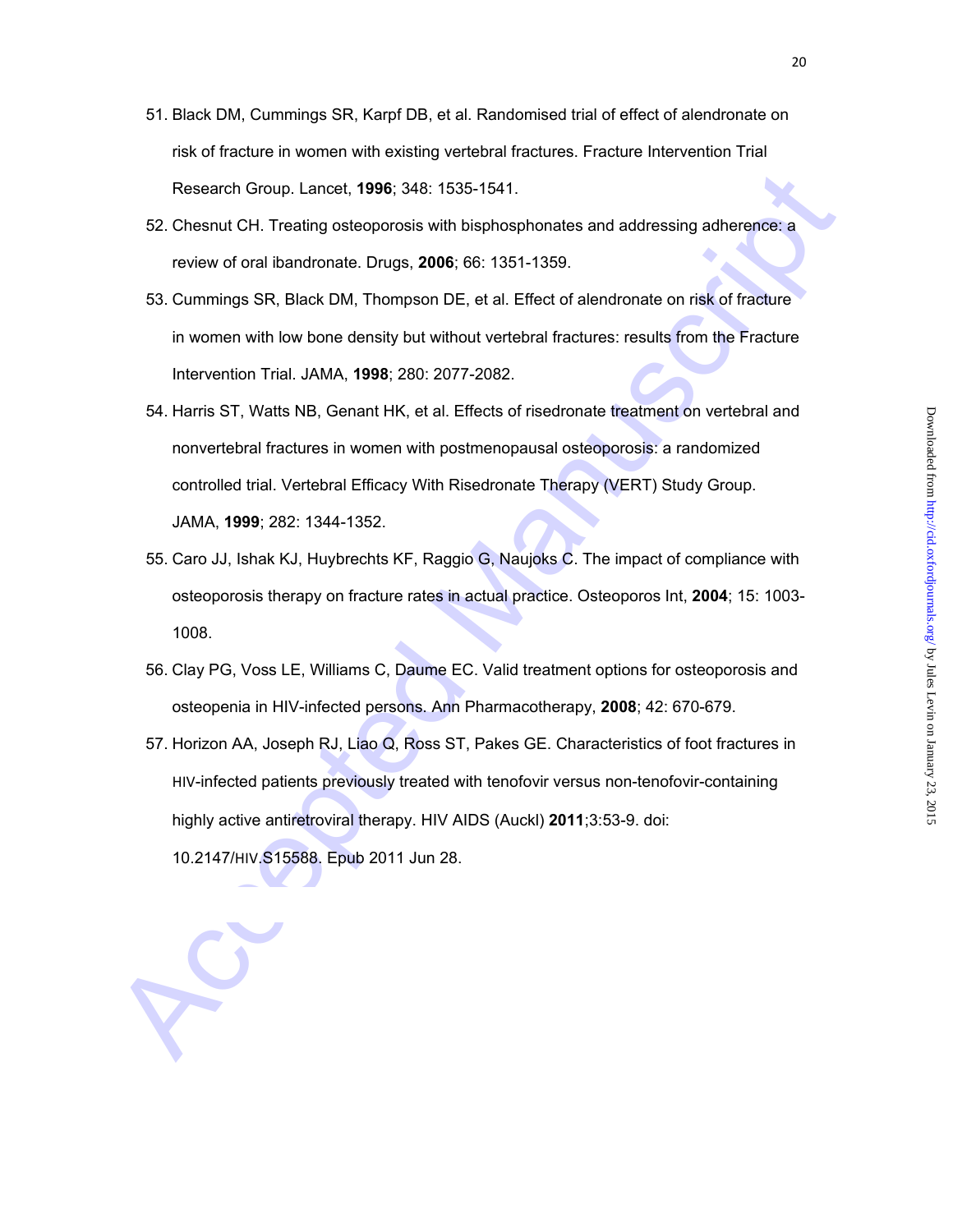# **Tables**

|                | Addressed During the Osteo Renal Exchange Program.                                      |  |  |  |
|----------------|-----------------------------------------------------------------------------------------|--|--|--|
| $1 + 3*$       | In order to identify HIV-infected patients at risk for fragility fracture, what are the |  |  |  |
|                | ideal screening work-up, and monitoring strategies?                                     |  |  |  |
| $\overline{2}$ | How should ART be managed in ART-naive and -experienced patients at risk of             |  |  |  |
|                | bone disease?                                                                           |  |  |  |
| 4              | What is the optimal strategy for the management of patients at risk of fragility        |  |  |  |
|                | fracture?                                                                               |  |  |  |
|                | *Questions 1 and 3 were combined.                                                       |  |  |  |
|                |                                                                                         |  |  |  |
|                |                                                                                         |  |  |  |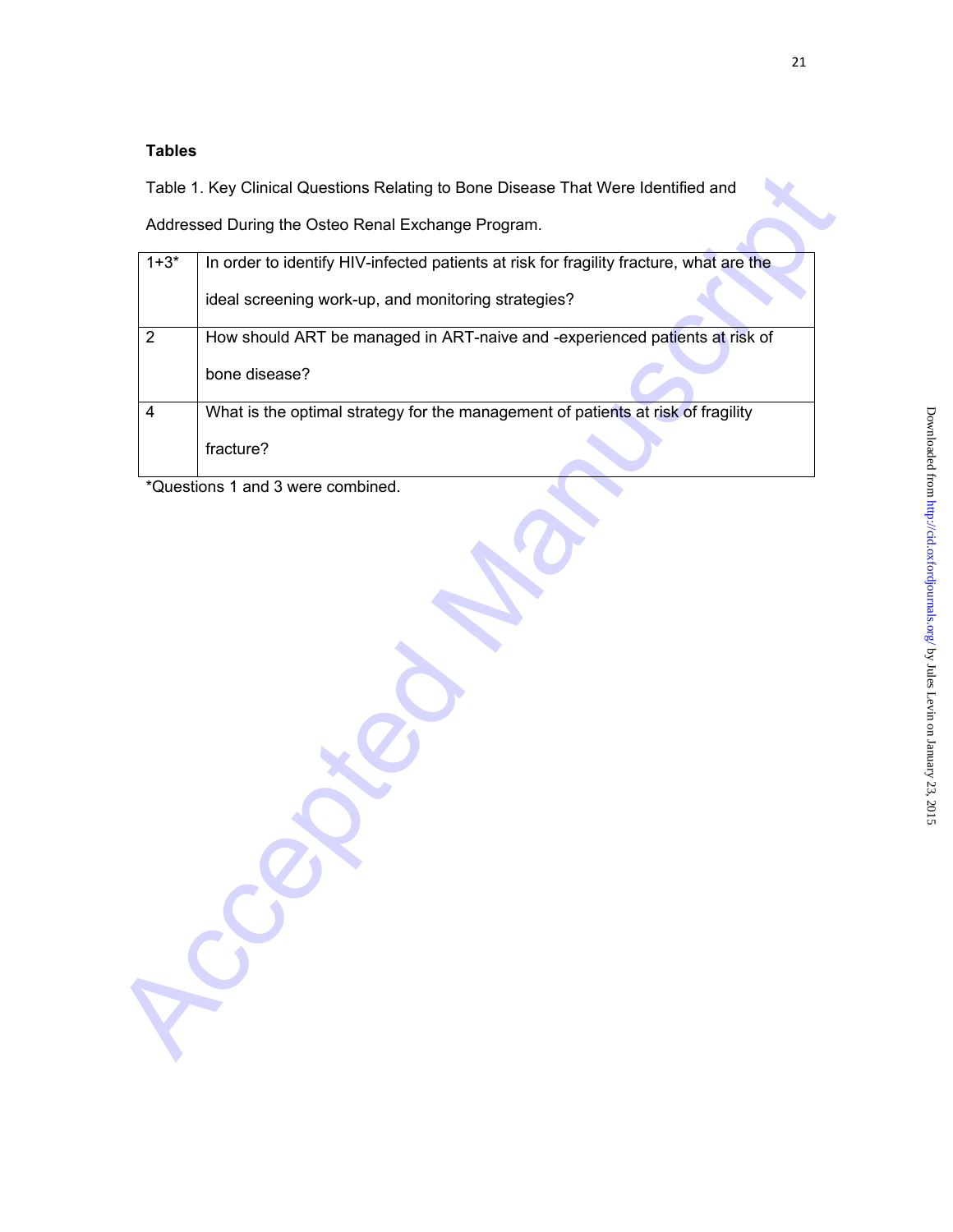| <b>Fracture risk</b>       | <b>Definition</b>     | <b>Management</b>                                 |  |
|----------------------------|-----------------------|---------------------------------------------------|--|
| Low                        | <10% 10-year risk of  | Reassure and reassess in 5 years or less          |  |
|                            | major fracture        | depending on the clinical context                 |  |
| Moderate/                  | 10-20% 10-year risk   | Measure BMD and recalculate fracture risk to      |  |
| intermediate               | of major osteoporotic | determine whether an individual's risk lies above |  |
|                            | fracture              | or below the intervention threshold               |  |
| High                       | 10-year risk of major | Can be considered for treatment without the       |  |
|                            | osteoporotic fracture | need for BMD, although BMD measurement may        |  |
|                            | ≥20% and/or hip       | sometimes be appropriate, particularly in         |  |
|                            | fracture $\geq 3\%$   | younger postmenopausal women                      |  |
| BMD, bone mineral density. |                       |                                                   |  |
|                            |                       |                                                   |  |
|                            |                       |                                                   |  |
|                            |                       |                                                   |  |

Table 2. Interpretation of FRAX®Scores [4, 5].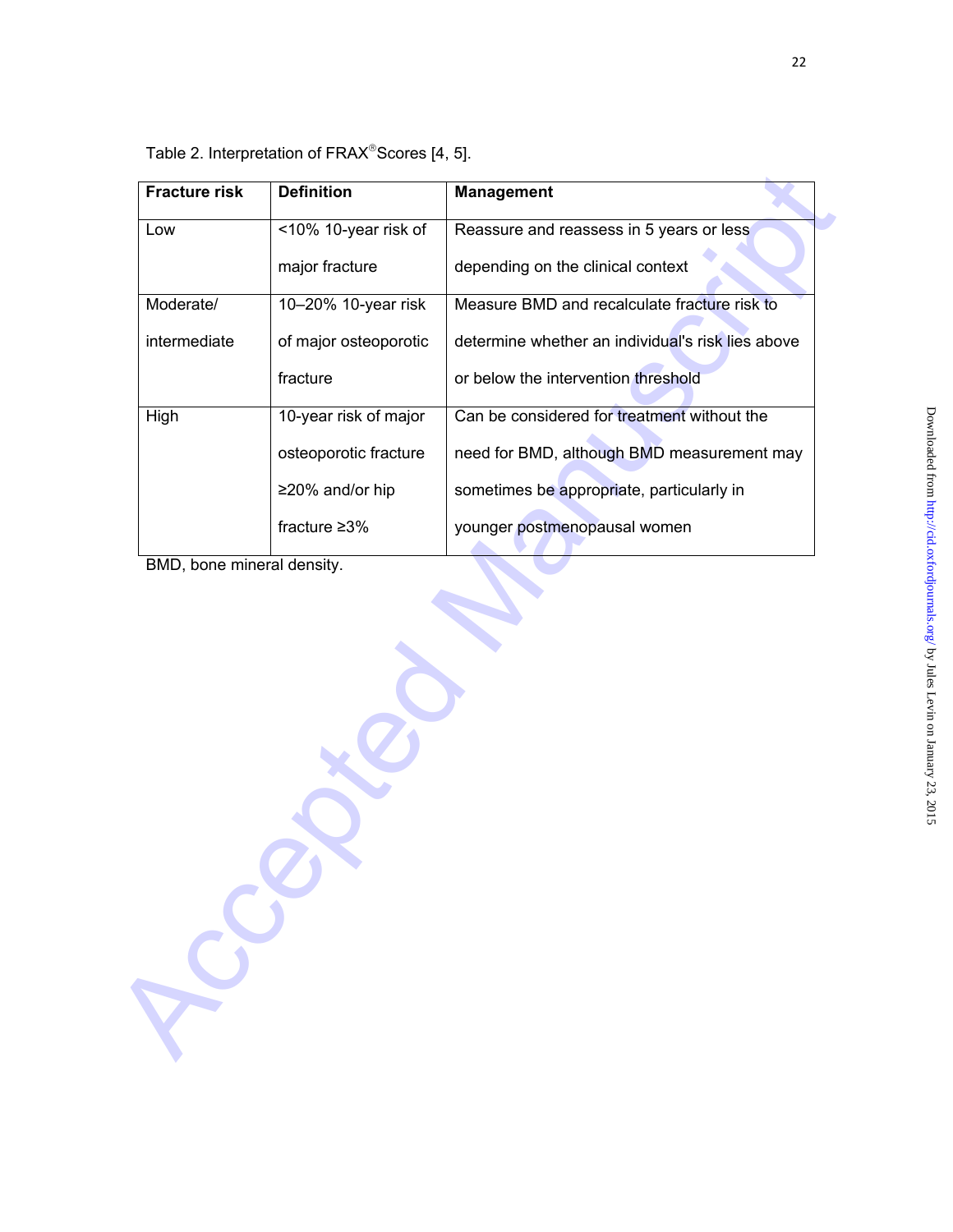Table 3. Essential Components of Patient History and Examination Required for FRAX® and

|                                             | Risk Factors Required For FRAX <sup>®</sup> [6, 15s-24s]                                    |  |
|---------------------------------------------|---------------------------------------------------------------------------------------------|--|
| Age                                         |                                                                                             |  |
| Race/geographic location                    |                                                                                             |  |
| Female gender                               |                                                                                             |  |
| BMI / height and weight                     |                                                                                             |  |
| Prior fragility fracture                    |                                                                                             |  |
| Parental history of hip fracture            |                                                                                             |  |
| Current tobacco smoking                     |                                                                                             |  |
| Alcohol ≥3 standard drinks per day          |                                                                                             |  |
|                                             | Long-term use of glucocorticoids (≥5 mg prednisone per day or equivalent for >3             |  |
| months)                                     |                                                                                             |  |
| Rheumatoid arthritis                        |                                                                                             |  |
| Secondary causes of osteoporosis*           |                                                                                             |  |
|                                             | <b>Additional Risk Factors Important for Fracture Risk Assessment</b>                       |  |
| Frailty/fall risk/physical inactivity [25s] |                                                                                             |  |
| Vitamin D deficiency [26s]                  |                                                                                             |  |
|                                             | *Includes type I (insulin dependent) diabetes, osteogenesis imperfecta in adults, untreated |  |
|                                             | long-standing hyperthyroidism, hypogonadism or premature menopause (<45 years of age),      |  |
|                                             | chronic malnutrition, or malabsorption and chronic liver disease.                           |  |
|                                             | BMD, bone mineral density; BMI, body mass index.                                            |  |
|                                             |                                                                                             |  |
|                                             |                                                                                             |  |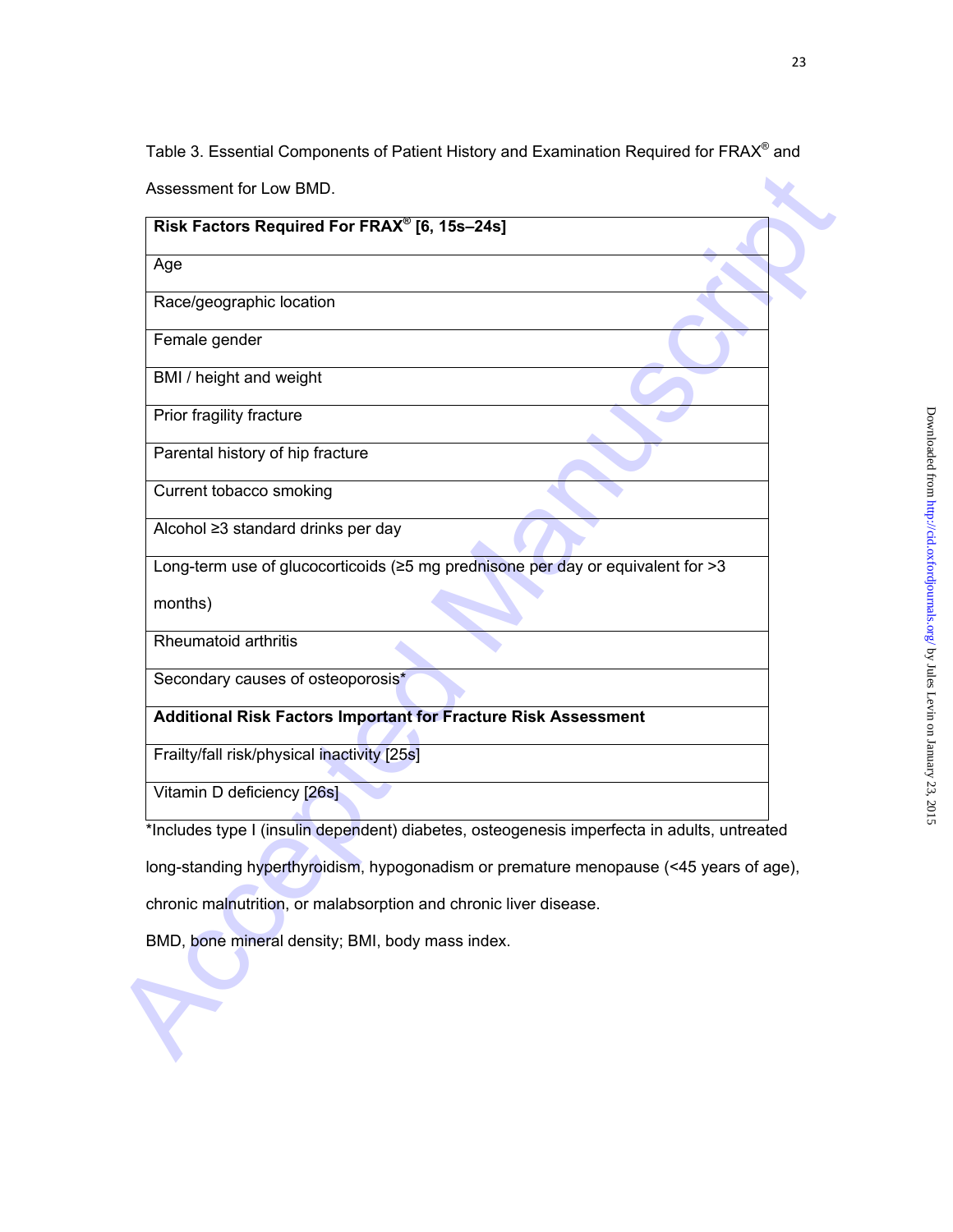Table 4. BMD T- and Z-Score Thresholds for Determination of Osteopenia and

Osteoporosis[4, 8].

|                   | Interpretation:                                                                       | <b>Normal</b> | Osteopenia                                        | Osteoporosis   |
|-------------------|---------------------------------------------------------------------------------------|---------------|---------------------------------------------------|----------------|
|                   | use of T-score                                                                        |               |                                                   |                |
|                   | or Z-score                                                                            |               |                                                   |                |
| Post-             | T-score                                                                               | $\ge -1$ SD   | Between $-2.5$                                    | $\leq -2.5$ SD |
| menopausal        | (compared with                                                                        |               | and $-1$ SD                                       |                |
| women and         | a young healthy                                                                       |               |                                                   |                |
| men $\geq 50$     | adult)                                                                                |               |                                                   |                |
| years of age      |                                                                                       |               |                                                   |                |
| <b>All others</b> | Z-score                                                                               |               | Low bone mineral density for chronological age if |                |
|                   | (age-, gender-,                                                                       | $≤ -2 SD*$    |                                                   |                |
|                   | ethnicity-                                                                            |               |                                                   |                |
|                   | matched)                                                                              |               |                                                   |                |
|                   | BMD, bone mineral density; SD, standard deviation.                                    |               |                                                   |                |
|                   | *In premenopausal women, men less than 50 years of age and children, the diagnosis of |               |                                                   |                |
|                   | osteoporosis should not be made by BMD criteria alone [4].                            |               |                                                   |                |
|                   |                                                                                       |               |                                                   |                |
|                   |                                                                                       |               |                                                   |                |
|                   |                                                                                       |               |                                                   |                |
|                   |                                                                                       |               |                                                   |                |
|                   |                                                                                       |               |                                                   |                |
|                   |                                                                                       |               |                                                   |                |
|                   |                                                                                       |               |                                                   |                |
| ROS               |                                                                                       |               |                                                   |                |
|                   |                                                                                       |               |                                                   |                |
|                   |                                                                                       |               |                                                   |                |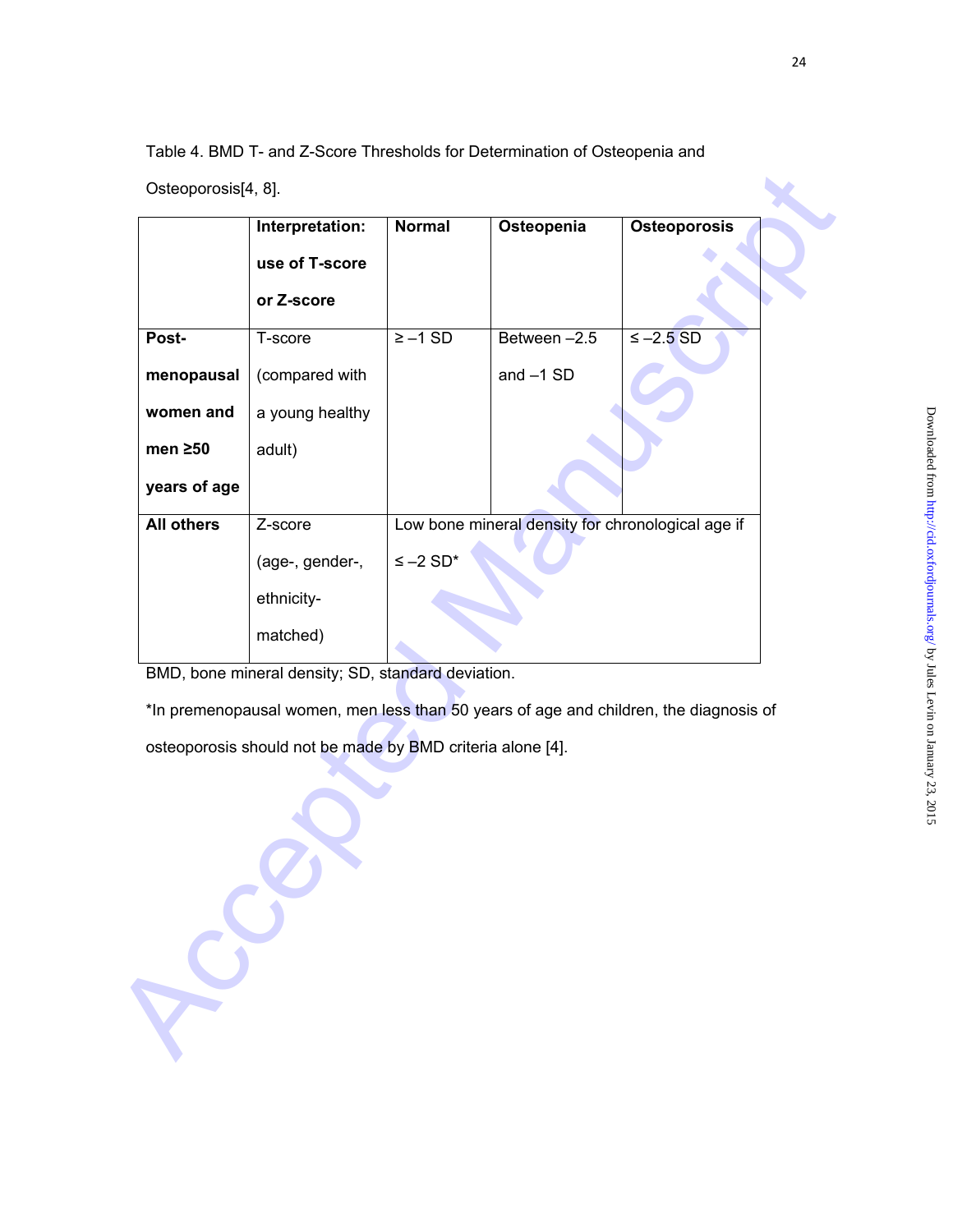Table 5. Causes of Secondary Osteoporosis [15].

| Osteoporosis-associated           | <b>Laboratory evaluation</b>                                                                    |
|-----------------------------------|-------------------------------------------------------------------------------------------------|
| condition                         |                                                                                                 |
| <b>Endocrine disorders</b>        |                                                                                                 |
| Vitamin D deficiency*             | 25-OH vitamin D                                                                                 |
| Hyperparathyroidism*              | Intact parathyroid hormone, total calcium, phosphate,                                           |
|                                   | albumin, creatinine                                                                             |
| Subclinical hyperthyroidism*      | Thyroid stimulating hormone, free thyroxine                                                     |
| Hypogonadism*                     | Males: Free testosterone with morning measurement                                               |
|                                   | Females: Menstrual history, estradiol, follicle-                                                |
|                                   | stimulating hormone, prolactin                                                                  |
| <b>Cushing's Syndrome</b>         | 1 mg overnight dexamethasone suppression test or                                                |
|                                   | late evening salivary cortisol levels                                                           |
| <b>Renal disorders</b>            |                                                                                                 |
| Phosphate wasting*                | Simultaneous serum phosphate and creatinine                                                     |
|                                   | and spot urine phosphate and creatinine to calculate                                            |
|                                   | fractional excretion of phosphate                                                               |
| Idiopathic hypercalcuria*         | 24-hour urinary calcium                                                                         |
| <b>Gastrointestinal disorders</b> |                                                                                                 |
| Celiac sprue                      | IgA tissue transglutaminase antibody                                                            |
| <b>Hematologic disorders</b>      |                                                                                                 |
| Multiple myeloma                  | Complete blood count, serum protein electrophoresis                                             |
| <b>Mastocytosis</b>               | Serum tryptase                                                                                  |
|                                   | *First-line evaluations that should be investigated in all patients with a history of fracture, |

osteoporosis, or with 10-year risk of osteoporotic fracture by FRAX® ≥20%. Other conditions

should be investigated if other clinical factors suggest that these disorders are present.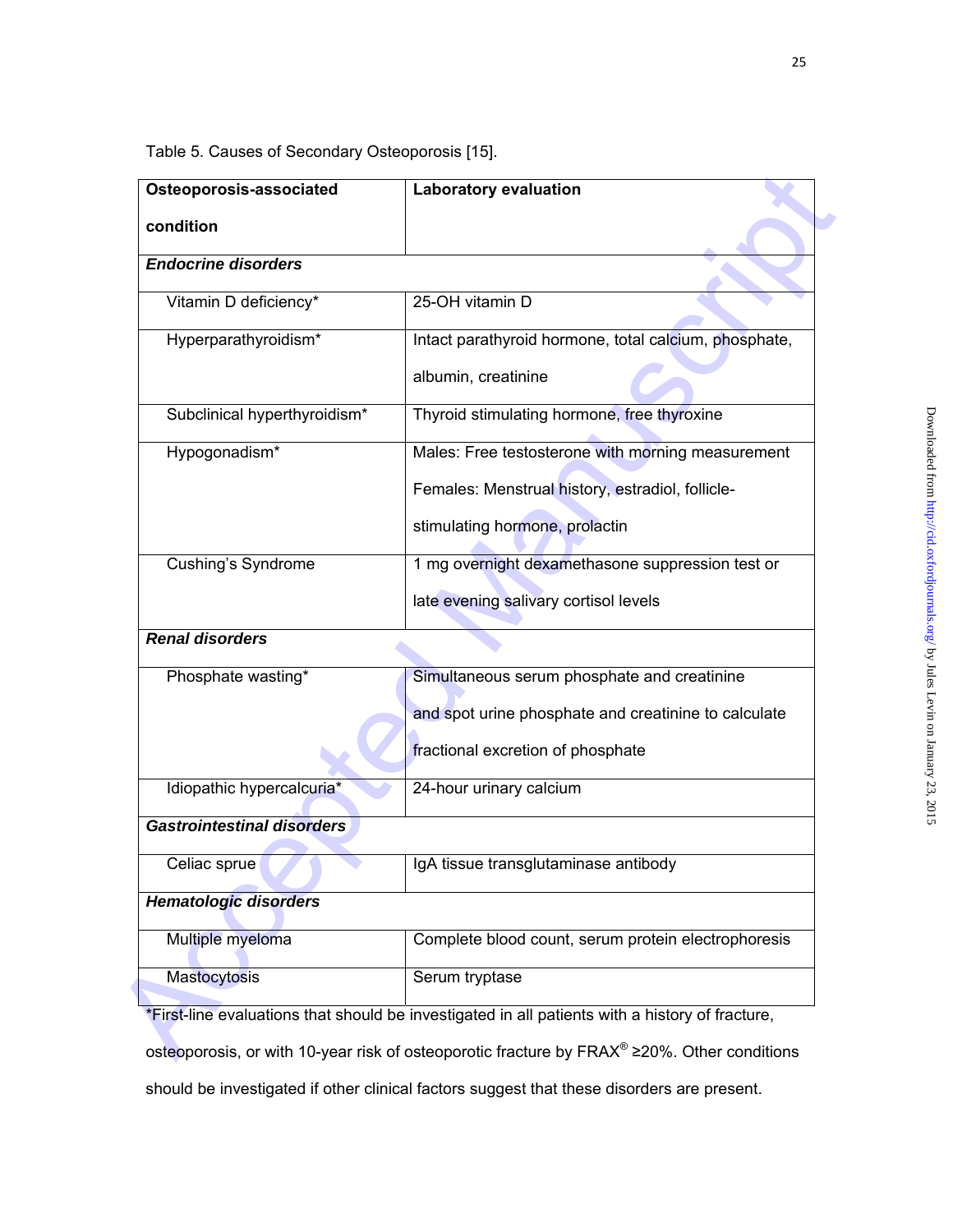| <b>Vitamin D Level</b>                        | <b>Supplementation Regimen</b>                                                                          |  |  |
|-----------------------------------------------|---------------------------------------------------------------------------------------------------------|--|--|
| >30 ng/mL(75 nmol/L)1000                      | 1000 IU/day vitamin D3 (cholecalciferol)                                                                |  |  |
| IU/day vitamin D3                             |                                                                                                         |  |  |
| 20-30 ng/mL(50-75                             | 2000 IU/day vitamin D3                                                                                  |  |  |
| nmol/L) (insufficiency)                       |                                                                                                         |  |  |
| 15-19 ng/mL (deficiency)                      | Vitamin D2(ergocalciferol) OR D3 50 000 IU/week x 8 weeks                                               |  |  |
| (37.5-50 nmol/L)                              | (or equivalent of 6000 IU/day vitamin D3) <sup>a</sup>                                                  |  |  |
|                                               | Maintenance: vitamin D3 2000 IU/dayb                                                                    |  |  |
| <15 ng/mL (37.5 mmol/L)                       | Vitamin D2OR D350 000 IU once weekly x 8-12 weeks (or                                                   |  |  |
| (severe deficiency)                           | equivalent of 6000 IU/day vitamin D3) <sup>a</sup>                                                      |  |  |
|                                               | Maintenance: vitamin D3 2000 IU/dayb                                                                    |  |  |
| HIV, human immunodeficiency virus.            |                                                                                                         |  |  |
|                                               | *Well designed trials investigating the effects of calcium and vitamin D on BMD in HIV-                 |  |  |
| positive individuals are still lacking.       |                                                                                                         |  |  |
|                                               | <sup>a</sup> Consider a more aggressive replacement strategy if patient has secondary                   |  |  |
|                                               | hyperparathyroidism, osteomalacia, malabsorption syndrome, or obesity or is taking                      |  |  |
| medications that affect vitamin D metabolism. |                                                                                                         |  |  |
|                                               | <sup>b</sup> Recheck 25(OH)D level after course of ergocalciferol, goal > 30 ng/mL. Consider monitoring |  |  |
|                                               | urinary calcium in patients with a history of nephrolithiasis and concurrent calcium                    |  |  |
| supplementation use.                          |                                                                                                         |  |  |
|                                               |                                                                                                         |  |  |
|                                               |                                                                                                         |  |  |
|                                               |                                                                                                         |  |  |
|                                               |                                                                                                         |  |  |

Table 6. Vitamin D Supplementation Regimens\* CEBM 3a [15].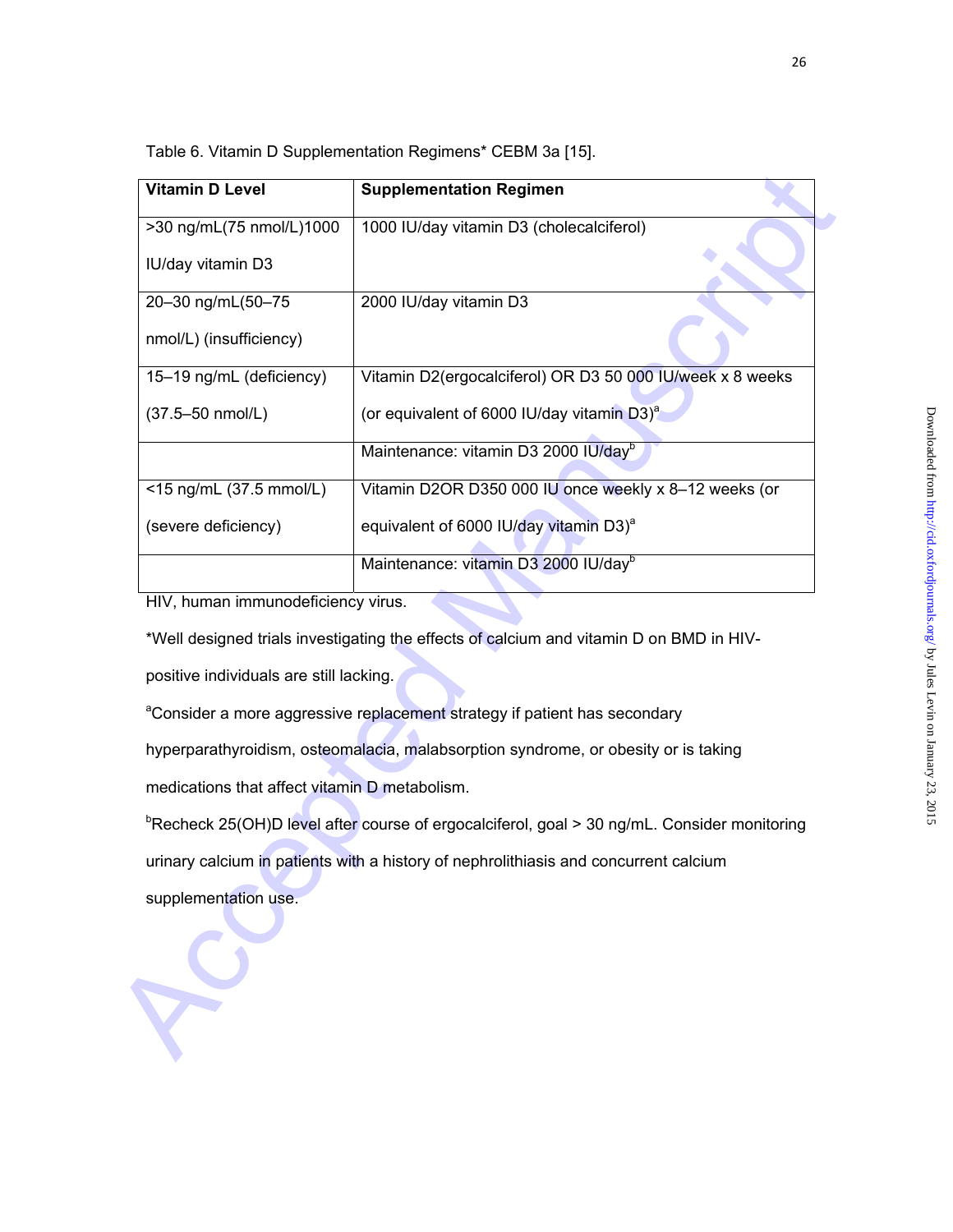# **Figure Legends**

Figure 1. Algorithm for the Screening, Assessment, Management and Monitoring of Bone Disease in HIV-Infected Patients.

Figure 1. Algorithm for the Screening, Assessment, Management and Monitoring of Bone<br>Disease in HIV-Infected Patients.<br>BMD, bone mineral density; DXA, dual energy x-ray absorptiometry: FRAX<sup>2</sup>, Fracture Risk,<br>Assessment To BMD, bone mineral density; DXA, dual energy x-ray absorptiometry; FRAX®, Fracture Risk Assessment Tool.

Figure 2. Algorithm for the Management of Antiretroviral Therapy (ART) in HIV-Infected

Patients at Risk of Bone Disease.

FRAX®, Fracture Risk Assessment Tool.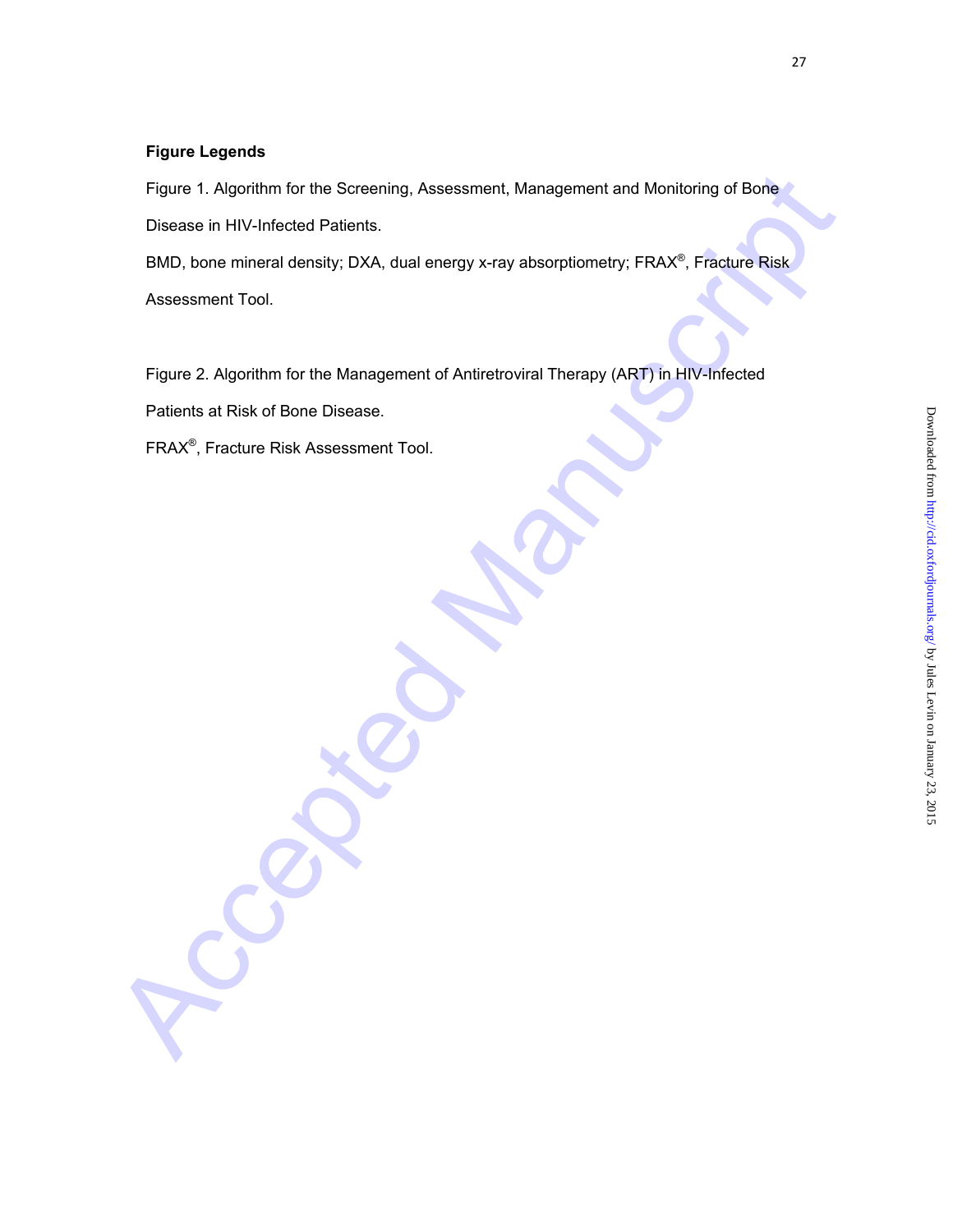